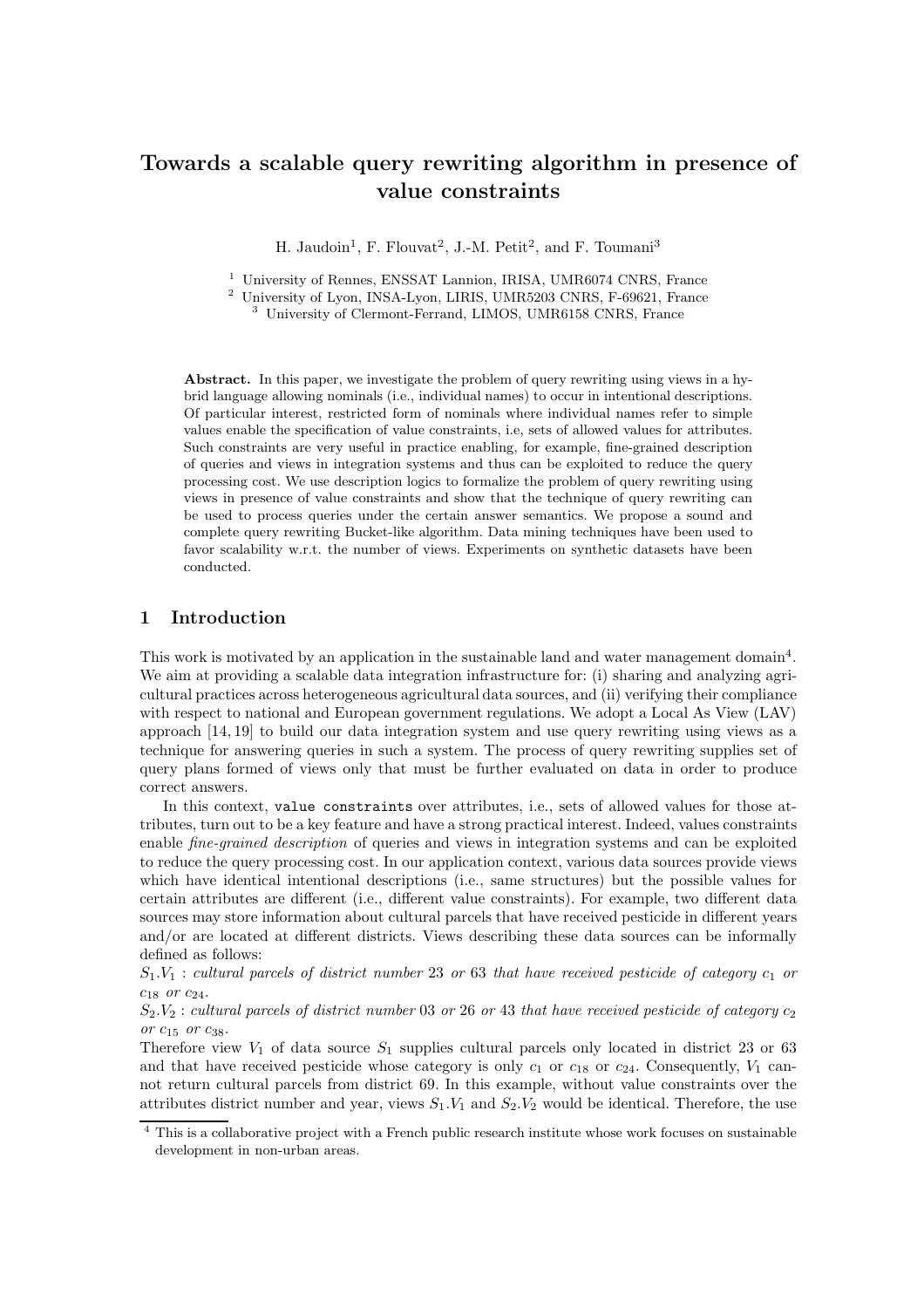of value constraints enables a more accurate description of the content of data sources. Moreover, value constraints can also be very useful to express more precise queries. For example, a typical query  $Q$  in our application can ask for cultural parcels of only district number 23 or 63 that have received pesticide of category  $c_{20}$  or  $c_{38}$  only. The user is then interested in a particular region, here the district 23 and 63 only and in a particular set of pesticide categories that are known to be compatible with a culture activity. Turning our attention to query processing techniques, the presence of such constraints provides valuable information to identify when a view is not useful for answering a query. For example, here, the view  $S_2.V_2$  cannot supply correct answer to the query  $Q$  since  $S_2.V_2$  gives only *cultural parcels* in *districts* 03 or 26 or 43. Consequently, capturing and exploiting value constraints may improve the query processing costs in two ways. Firstly, it reduces the number of candidate views to be considered in the query rewriting process. Secondly, it prunes the set of sources accessed to answer a query, thereby reducing the network communication cost.

More generally, value constraints play an important role in various application domains. For example, in Databases Management Systems, they allow to represent enumerated data types e.g., a marital status is either married, single, divorced, or widowed- and then to specify the value integrity constraints involved by the views. Moreover, such a kind of constraints allows for incomplete information description [8], that can be very practical in open environments like the web. Indeed sometimes users and administrators of data sources are only able to enumerate possible values of attributes instead of giving its exact value. For example, the user knows that the ages of individuals in his/her databases are either 22 or 23 or 24, and cannot be another value. Therefore, it is impossible to give the right age of individuals but it is possible to give a good idea about their ages. Finally, as mentioned in our motivating example, value constraints are very useful to specify queries of the form: "I seek for individuals whose values on a given attribute cannot be outside of the set of values  $\{a_1, ..., a_n\}$ ". For example, with such a kind of constraints, it is possible to ask for documents dealing with only a list of specific topics, or food prepared with only certain ingredients.

In this paper, we study the problem of rewriting queries using views in presence of value constraints both in the queries and in the views. The problem of rewriting queries using views, intensively investigated during the last decade [24, 14], can be formally stated as follow: given a set of views V and a query Q, both expressed over a global schema  $S$ , the purpose is to reformulate Q into a query expression that uses only the views in  $V$  and is maximally contained in  $Q$ . While much has been done on the development of query rewriting algorithms for various classes of languages (conjunctive queries, recursive datalog, description logics) [12, 24, 14, 19], to our knowledge, none has dealt with value constraints. First, it is not possible to reuse algorithms as those proposed in the general framework of conjunctive queries in presence of constants [20] or arithmetic comparisons [2] since conjunctive queries, even with disjunction, allow only for specifying the possible values of an attribute and not for restricting the range of an attribute to a given set of values. Second, it is neither possible to exploit existing query rewriting algorithms proposed in the description logics setting (e.g.,  $ALCNR$  [7]) since values constraints cannot be correctly simulated in such languages. Indeed, the implicit information on number restrictions intrinsic to the value constraints  $5$  is likely to be lost and then existing algorithms would lead to incomplete algorithms for the problem of answering queries using views in presence of value constraints.

Hereafter, we investigate the query rewriting problem using a Description Logic (DL) [4] based framework. DLs constitute nowadays one of the most important logic-based knowledge representation formalisms in which problems related to representing and reasoning with value constraints have been deeply studied [15]. In particular, DLs provide two constructors respectively the 0ne0f constructor, noted  $\mathcal{O}$ , and the universal quantifier constructor  $\forall$ , that allow for a correct representation of value constraints. The first one enables the enumeration of individuals and then representation of sets of values while the second one restricts the range of a given attribute. For

<sup>5</sup> if an individual checks the constraint ∀departmentNumber.{03, 63}, then this individual has at most two possible values over the attribute  $departmentNumber$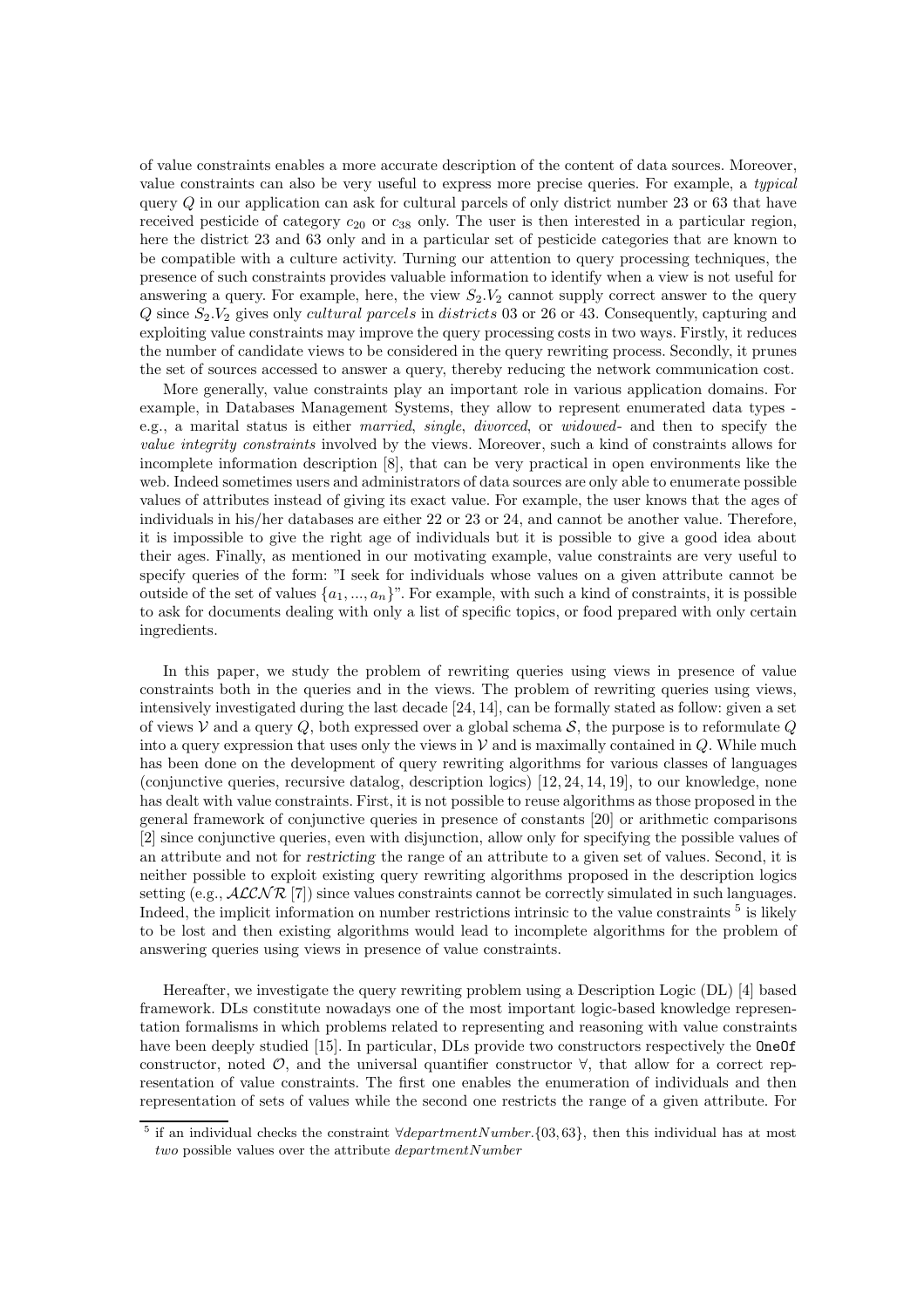example, the description  $\forall departmentNumber.$ {23, 24, 63} denotes the individuals whose the department number is necessarily restricted to 23 or 24 or 63.

Contributions First, we consider the problem of answering queries in the formal setting of the DLs  $ALN$  augmented with a restricted form of the **OneOf** constructor, noted  $\mathcal{O}_v$ . We show that query rewriting provides a sound and complete technique to process queries under the certain answers semantics [1]. Then we propose a query rewriting Bucket-like algorithm based on data mining techniques and hypergraph framework. To our knowledge, this query rewriting algorithm is the first to use data mining implementations to favor scalability of the implementation. Experiments on synthetic datasets have been conducted. They show the feasibility of our proposition.

The remainder of this paper is organized as follows: Section 2 presents the  $ALN(\mathcal{O}_v)$  logic and gives a characterization of subsumption for this logic that is appropriate to deal with our query rewriting problem. Section 3 gives a description of a LAV-mediation system in the  $ALN(\mathcal{O}_v)$ setting and focus on the reduction of the problem of query answering using views to the problem of query rewriting using views in  $\mathcal{ALN}(\mathcal{O}_n)$ . Section 4 presents how the Bucket algorithm has been adapted to get all certain answers to a given query. Section 5 shows how the iZi platform [11], that supplies efficient and generic implementations of data mining algorithms, can be used to implement the most costly steps of our Bucket-like algorithm. Finally Section 6 is devoted to implementation and experimentations while Section 7 concludes our paper. Proofs are given in Annex.

## 2 Preliminaries

Description Logics (DLs) [4] allow to represent domain of interest in terms of *concepts or de*scriptions (unary predicates) that characterize subsets of the objects *(individuals)* in the domain, and roles (binary predicates) over such a domain. Concepts are denoted by expressions formed by means of special constructors. The various description logics differ from one to another based on the set of constructors they allow. For example, the constructors of the so-called  $\mathcal{ALN}$  description logic are: the symbol ⊤ is a concept description which denotes the top concept while the symbol  $\perp$  stands for the bottom concept; concept conjunction ( $\sqcap$ ), e.g., the concept description *Parent*  $\sqcap$  *Male* denotes the set of fathers (i.e., male parents); the value restriction ( $\forall R.C$ ), e.g., the description ∀child.M ale denotes the set of individuals whose children are all male; the number restriction constructors ( $\geq n R$ ) and ( $\leq n R$ ), e.g., the description ( $\geq 1$  child) denotes the set of parents (i.e., individuals having at least one child), while the description ( $\leq 1$  leader) denotes the set of individuals that cannot have more than one leader; the negation restricted to atomic concepts  $(\neg A)$ , e.g., the description  $\neg Male$  denotes the class of individuals which are not males.

In this paper, we use the DL  $ALN$  extended with the  $\mathcal O$  constructor that enables building concepts from a set of enumerated nominals [23, 8]. More precisely, we consider a restricted form of the  $\mathcal O$  constructor, called  $\mathcal O_v$  and written  $\{o_1,\ldots,o_n\}$ , where the  $o_i$ 's refer to simple values. The obtained language, called  $\mathcal{ALN}(\mathcal{O}_v)$ <sup>6</sup>, allows descriptions of the form  $\forall R$ .  $\{o_1, \ldots, o_n\}$ , called value constraints, where  $\{o_1, \ldots, o_n\}$  denotes a set of values. For example, the concept ∀maritalStatus.{MARRIED, SINGLE, DIV ORCED, W IDOW ED} denotes the set of individuals whose marital status is necessarily married or single or divorced or widowed.

 $ALN(\mathcal{O}_v)$  syntax and semantics. Let C be a set of concept names, N be a set of value names and let  $\mathcal R$  be a set of role names. In the spirit of [15], we assume  $\mathcal R$  divided in two disjointed sets:  $\mathcal{R}_c$ , which denotes roles whose range is the set of usual individuals, and  $\mathcal{R}_v$ , which denotes roles whose range is a set of values of N. We also consider that  $\top_C$  is the top classical concept while  $\top_V$  is the top values concept. Let  $A \in \mathcal{C}$ ,  $R \in \mathcal{R}$ ,  $R_C \in \mathcal{R}_C$ ,  $R_V \in \mathcal{R}_V$ , n a positive integer and  $o_i \in \mathcal{N}$  with  $i \in [1, n]$ .  $ALN(\mathcal{O}_v)$  concept descriptions are built up by means of the following syntaxic rules:

 $6$  In this paper, we do not consider other constructors on concrete-valued roles as the fills constructor.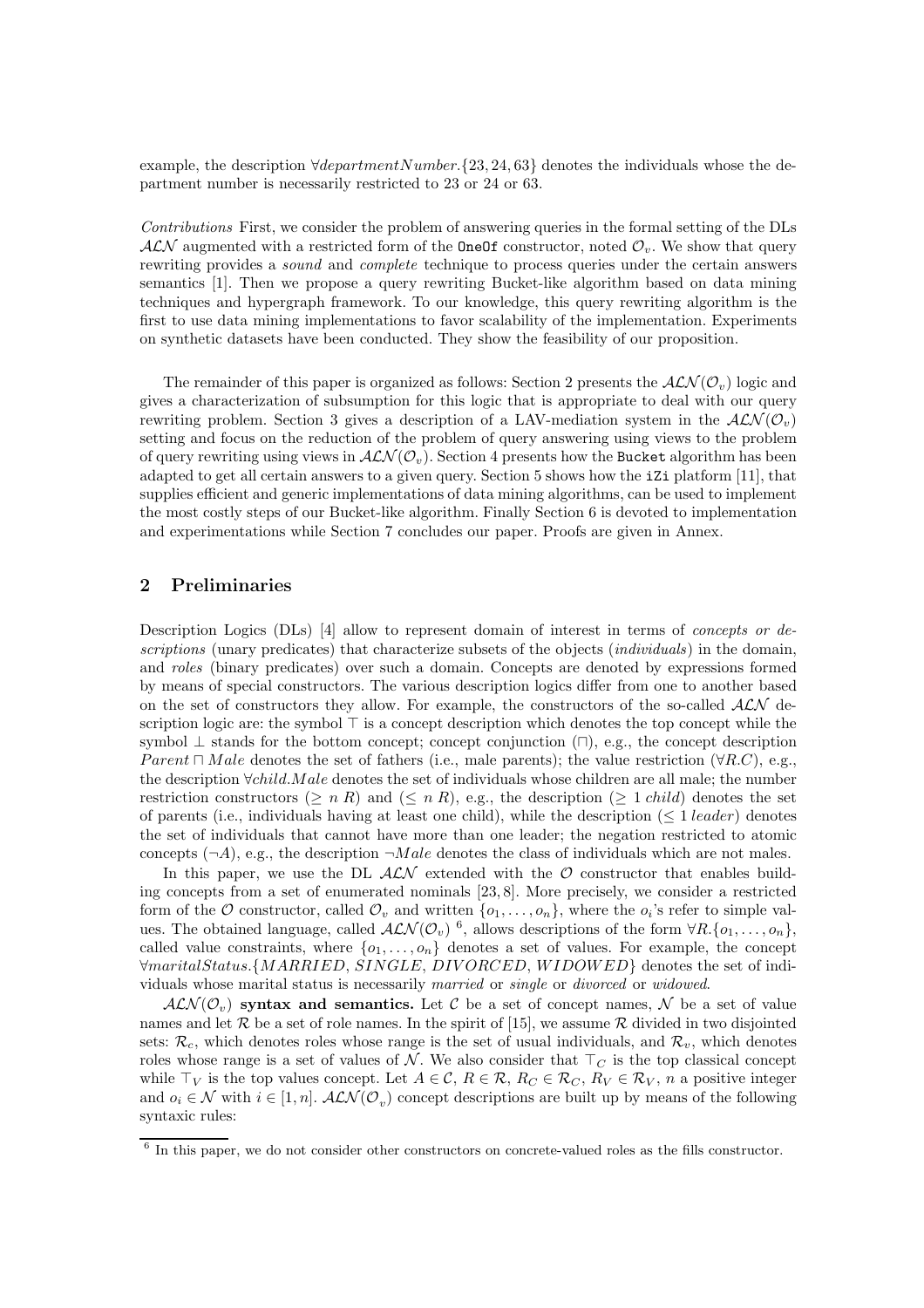$$
C, D \rightarrow A \mid \neg A \mid \top_C \mid \bot \mid
$$
  
\n
$$
C \sqcap D \mid
$$
  
\n
$$
\forall R_C.C \mid \forall R_V.\{o_1, \dots, o_n\} \mid \forall R_V.\top_V \mid
$$
  
\n
$$
(\leq n R) \mid (\geq n R)
$$

Semantics of concepts is defined by an interpretation  $\mathcal{I} = (\Delta^{\mathcal{I}}, \mathcal{I})$  where  $\Delta^{\mathcal{I}}$  is a non-empty set, called *interpretation domain* and  $\cdot$ <sup>*I*</sup> is a *interpretation function*. We assume that  $\Delta$ <sup>*I*</sup> is divided into two disjointed sets:  $\delta_C$  the set of individuals in the domain and  $\delta_V$ , the set of values. Hence we have  $\bigcap_{C}^{\mathcal{I}} = \delta_C$  and  $\bigcap_{V}^{\mathcal{I}} = \delta_V$ . A concept is interpreted as a subset of  $\Delta^{\mathcal{I}}$ . A role is interpreted as a subset of  $\delta_C \times \Delta^{\mathcal{I}}$ . In other words, values of  $\delta_V$  cannot have any successor by roles. Values are only authorized in range of  $\mathcal{R}_V$  roles. The interpretation I associates each value  $o_i \in \mathcal{N}$  with an element  $o_i^{\mathcal{I}} \in \delta_V$  such that  $o_i \neq o_j$  implies that  $o_i^{\mathcal{I}} \neq o_j^{\mathcal{I}}$  that is, the mapping respects the Unique Name Assumption (UNA). Furthermore the semantic of an arbitrary concept must verify the following equations:

 $(C\sqcap D)^{\mathcal{I}}=C^{\mathcal{I}}\cap D^{\mathcal{I}},\,(\neg A)^{\mathcal{I}}=\varDelta^{\mathcal{I}}\backslash A^{\mathcal{I}}$  $(\forall R_C.C)^{\mathcal{I}} = \{x \in \delta_C \mid \forall y : (x, y) \in R_c^{\mathcal{I}} \rightarrow y \in C^{\mathcal{I}}\}$  $(\forall R_V \cdot \{o_1, \ldots, o_n\})^{\mathcal{I}} = \{x \in \delta_C \mid \forall y : (x, y) \in R_v^{\mathcal{I}} \rightarrow y \in \{o_1^{\mathcal{I}}, \ldots, o_n^{\mathcal{I}}\} \subseteq \delta_V\}$  $(\leq nR)^{\mathcal{I}} = \{x \in \delta_C \mid |\{y \mid (x,y) \in R^{\mathcal{I}}\}| \leq n\}$  $(\geq nR)^{\mathcal{I}} = \{x \in \delta_C \mid \left|\left\{y \mid (x,y) \in R^{\mathcal{I}}\right\}\right| \geq n\} \right|$ 

An interpretation is a *model* for a concept C iff  $C^{\mathcal{I}} \neq \emptyset$ . A concept is *inconsistent*, i.e.,  $C \equiv \bot$ iff  $C^{\mathcal{I}} = \emptyset$  for all interpretation  $\mathcal{I}$ .

With respect to this semantics, the notions of subsumption and equivalence are defined as follows. A concept C is subsumed by a concept D, noted  $C \sqsubseteq D$ , iff  $C^{\mathcal{I}} \subseteq D^{\mathcal{I}} \forall \mathcal{I}$ . A concept C is equivalent to a concept D, noted  $C \equiv D$ , iff  $C^{\mathcal{I}} = D^{\mathcal{I}} \ \forall \mathcal{I}$ .

*Characterizing subsumption in*  $ALN(\mathcal{O}_v)$ *.* We present now a normal form description for  $ALN(O_v)$  concepts and a characterization of subsumption w.r.t. this normal form that are appropriate to deal with the problem of rewriting query using views in presence of value constraints. More precisely, we use a structural approach of subsumption in order to further reduce the research space of query rewriting.

In the sequel, we use the letter P to specify either an atomic concept (A) or its negation  $(\neg A)$ or a set of values (E) or a number restriction  $((\leq nR)$  or  $(\geq nR)$ ), or  $\perp$  concept. The normal form  $\widehat{C}$  of a concept C is either the ⊤ concept, or a conjunction (nonempty) of descriptions of the form  $\forall R_1 \dots \forall R_m \dots P$ ) with  $m \geq 0$ , where  $R_1, \dots, R_m$  are (not necessarily distinct) roles. The description  $\forall R_1 \ldots \forall R_m \ldotp P$  is abbreviated by  $\forall R_1 \ldots R_m \ldotp P$ .  $R_1 \ldots R_m$  is considered as a word, noted w, over the alphabet  $\mathcal{R}_{\mathcal{C}} \cup \mathcal{R}_{\mathcal{V}}$  of roles. More precisely,  $R_1 \dots R_{m-1}$  is a word over  $\mathcal{R}_{\mathcal{C}}^*$  and  $R_m$  belongs to  $\mathcal{R}_C \cup \mathcal{R}_V$ . If  $m = 0$ , then we have an empty word  $\epsilon$ , i.e.,  $\forall \epsilon P$  is an equivalent notation of P. If w and u are two words of  $\mathcal{R}^*$ , wu denotes the word obtained by the concatenation of w and u, w being a prefix of wu. Consequently, every concept in  $\mathcal{ALN}(\mathcal{O}_n)$  can be expressed in its normal form as a conjunction of concepts of the form  $\forall w.P$ , called *conjuncts*. In the sequel we use the expression  $\forall w.P \in C$  to denote that the normal form of a concept C contains a conjunct of the form  $\forall w.P$  in its description.

For the sake of brevity, normalization rules that allow to transform  $\mathcal{ALN}(\mathcal{O}_v)$  concepts into their normal forms are omitted. They are described in appendix A page 18.

From the normal form introduced previously, Theorem 1 gives a characterization of subsumption between two concepts in  $ALN(\mathcal{O}_v)$ .

**Theorem 1 (Subsumption).** Let C, D two concepts, expressed in their normal form.  $C \sqsubseteq D$  iff one of the following conditions is verified:

(1)  $C \equiv \perp$  or  $D \equiv \top_C$ , or (2) for every  $\forall w.P \in D$ , we have  $(2.a)$   $\forall w.P \in C$  or,  $(2.b)$   $\forall w.E' \in C$  with  $E' \subseteq E$  if  $P = E$  or, (2.c)  $\forall w.$   $\leq kR$ )  $\in$  C with  $k \leq n$  if  $P \leq nR$  or,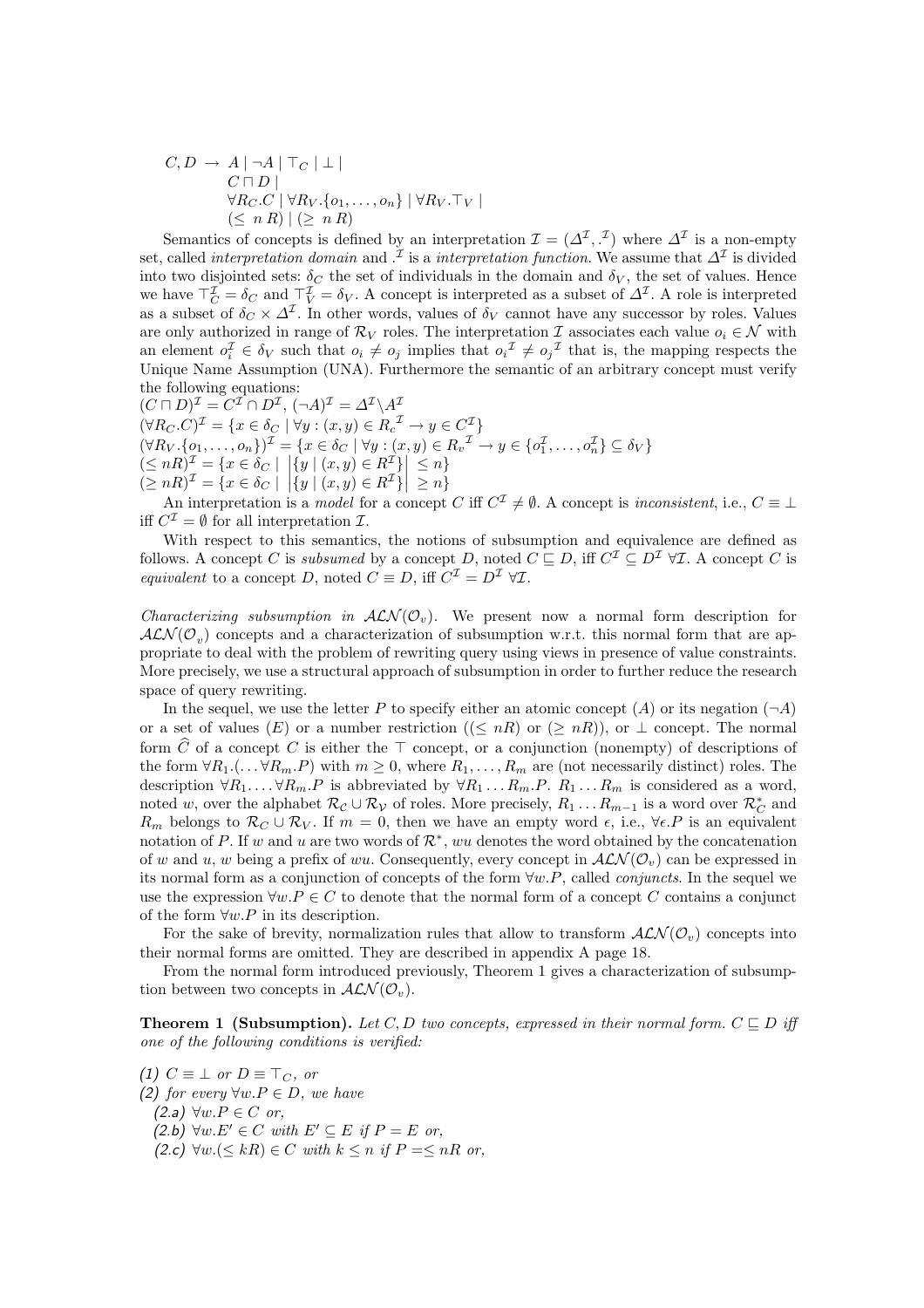(2.d)  $\forall w.R.E \in C \text{ with } |E| \leq n \text{ if } P = \leq nR \text{ and } R \in \mathcal{R}_v \text{ or,}$  $(2.e)$   $\forall w.$   $(> kR) \in C$  with  $k > n$  if  $P \Rightarrow nR$  or,  $(2.f)$   $\forall v.$  (< 0R)  $\in$  C with vR prefix of w.

Informally, a concept C is subsumed by a concept  $D$  if and only if all constraints over  $D$ appears in the description of C<sup>7</sup>. Note that we abbreviate the concepts  $\forall R \perp$  and  $\forall R \emptyset$  by  $\leq 0R$ . The proof of this theorem which is given in annex A, page 18, is derived from characterization of structural subsumption of CLASSIC [8]. Indeed, logic  $\mathcal{AN}(\mathcal{O}_v)$  can be seen as a sub-language of CLASSIC [8] where constructor  $\mathcal{O}_v$  can be considered as a particular case of *Host Individuals*.

*Example 1.* Let  $C \equiv \forall received.Pesticide \sqcap Cultural Parcel, C' \equiv \forall received.categorical, C_2, C_3$   $\sqcap$  $\forall received. \leq 2 \text{ category}, D \equiv \forall received. \text{Pesticide} \text{ and } D' \equiv \forall received. \text{categorical} \{C_1, C_2, C_3\} \sqcap$  $\forall received. \leq 3 category$ 

We have  $C \subseteq D$  since  $\forall received.Pesticide \in C$ . We have  $C' \subseteq D'$  because  $\forall received. category.\{C_2, C_3\} \in C' \text{ with } \{C_2, C_3\} \subseteq \{C_1, C_2, C_3\}, \text{ and } \forall received. (\leq 2 \text{ category}) \in C' \text{ with } \{C_2, C_3\} \subseteq \{C_1, C_2, C_3\}$  $C'.$ 

## 3 Query rewriting using views in the  $ALN(\mathcal{O}_v)$  setting

In this section, we briefly introduce the  $\mathcal{ALN}(\mathcal{O}_v)$ -based framework used in our work. Then we focus on the problem of query answering using views, i.e., computing the answers of a query in presence of value constraints. In this setting, we show that the problem of query answering in the  $ALN(\mathcal{O}_v)$  setting can be reduced to the problem of query rewriting using views.

#### 3.1 A formal framework

A LAV-based mediation system is defined by a pair  $(S, V)$ , where S is a global schema and V, a set of views, i.e., named queries, expressed in terms of  $S$  [14]. Hereafter, we consider a mediation system  $(S, V)$  in the  $ALN(\mathcal{O}_n)$  setting. Therefore, the schema S is specified as an  $ALN(\mathcal{O}_n)$ terminology, i.e., a set of axioms of the forms: (i)  $A \equiv D$  (concept definitions), or (ii)  $A \subseteq D$ (primitive specifications), where A is a concept name and D is a concept description in  $ALN(\mathcal{O}_v)$ . Moreover, the set of views V is specified as a set of primitive specifications in  $\mathcal{ALN}(\mathcal{O}_v)$ .

The semantic of a mediation system  $(S, V)$  is derived from the notion of interpretation of a terminology in DL [4]. We say that an interpretation  $\mathcal I$  is a model for  $(S, \mathcal V)$  iff  $\mathcal I$  is a model for every axiom in S and V (i.e.,  $A \subseteq D$  iff  $A^{\mathcal{I}} \subseteq D^{\mathcal{I}}$  and  $A \equiv D$  iff  $A^{\mathcal{I}} = D^{\mathcal{I}}$ ). Note that, describing views as primitive specifications enables to capture Open World Assumption (OWA) in building our mediation system [1] (i.e., assuming that the data sources are incomplete). Indeed, primitive specifications are incomplete specifications in the sense that they provide only necessary, but not sufficient, conditions that must be satisfied by their instances.

The Table 1 gives an example of  $\mathcal{ALN}(\mathcal{O}_v)$  mediation system  $(S, \mathcal{V})$ . The global schema is made of two concepts: Cultural Parcel, which denotes parcels that have at least one kind of culture and TreatedObject which denotes the class of individuals that have received at least one treatment which has at least one category and whose categories take their values necessarily from the set  $\{C_1,\ldots,C_{18}\}\.$  The terminology V is made of nine views  $(V_1,V_2,\ldots,V_9)$ . The extension of the view  $V_1$  is a subset of cultural parcels while extension of view  $V_2$  is a subset of individuals that have received at least one category of treatment.

Queries are defined as  $ALN(\mathcal{O}_v)$  concepts expressed in terms of the elements (i.e., roles and concepts) of  $S$ . For example, a query  $Q$  that asks for cultural parcels that have received at least one treatment and whose treatment category is either  $C_8$  or  $C_9$ , may be expressed as follows:  $Q \equiv Cultural Parcell \geq 1$ treatment  $\Box$ ∀treatment.category.{C<sub>8</sub>, C<sub>9</sub>}.

Let  $(S, V)$  be a  $ALN(\mathcal{O}_v)$  mediation system. In the sequel, we assume that the terminologies  $\mathcal S$  and  $\mathcal V$  are acyclic (i.e., they do not contain a concept that refers to itself in its specification or

 $^7$  Following the object-oriented paradigm, C must override the concept D.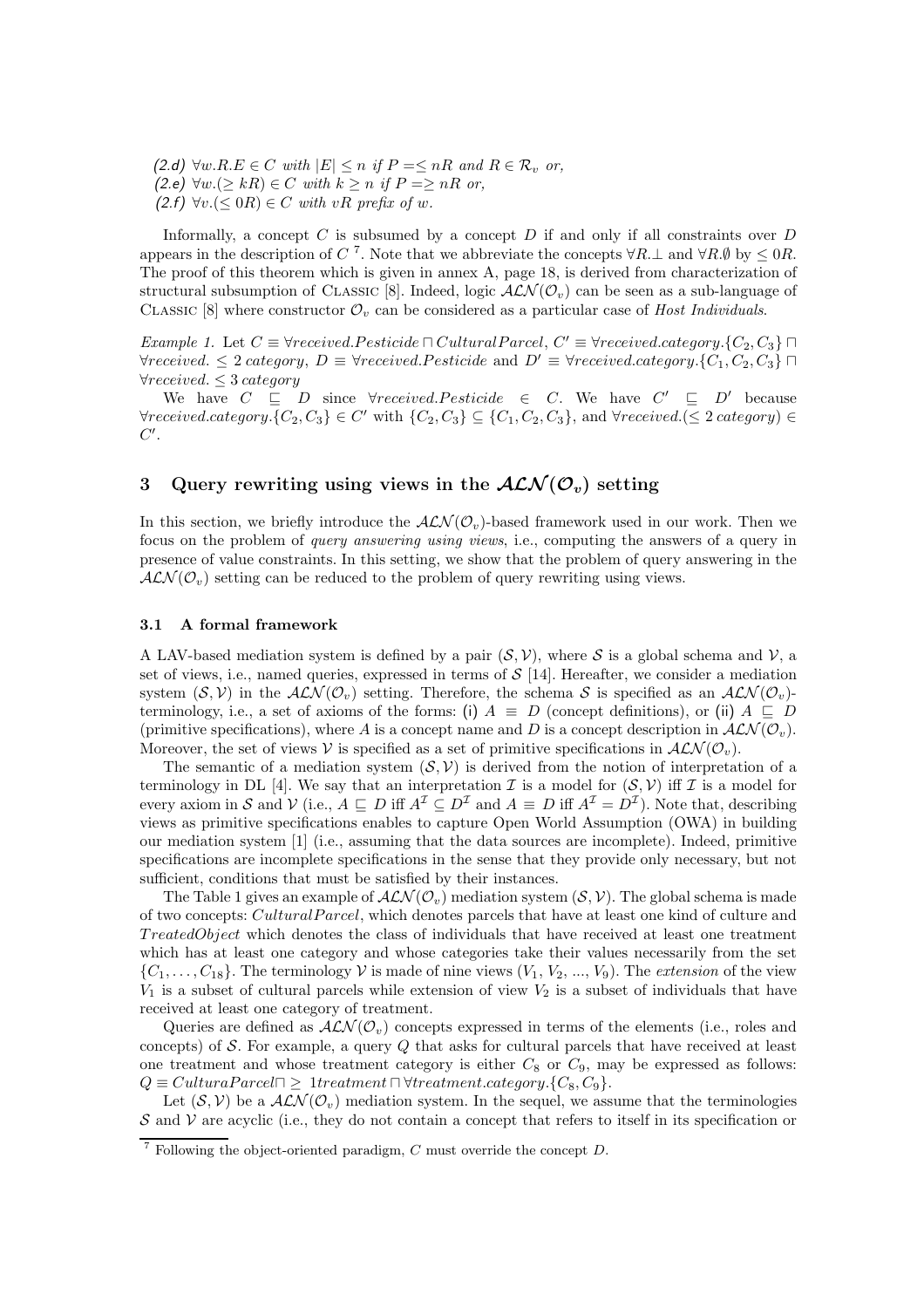| Global schema $\mathcal S$                                                                                                                 |  |  |  |  |
|--------------------------------------------------------------------------------------------------------------------------------------------|--|--|--|--|
| $CulturalParcel \equiv Parel \sqcap \geq 1 \, cultureType$                                                                                 |  |  |  |  |
| $TreatedObject \equiv \geq 1treatment \Box \forall treatment. \geq 1categy \Box \forall treatment. category \{C_1, C_2, \ldots, C_{18}\}\$ |  |  |  |  |
| $Oqaniically TreatedObject \equiv \forall treatment. Organization$                                                                         |  |  |  |  |
| Set of views $V$                                                                                                                           |  |  |  |  |
| $V_1 \sqsubset \textit{CulturalP}$ arcel<br>$V_4 \sqsubset \forall treatment. category. \{C_9, C_{10}\}\$                                  |  |  |  |  |
| $V_2 \sqsubseteq \forall treatment. \geq 1 category \ V_5 \sqsubseteq \forall treatment. category. \{C_8\}$                                |  |  |  |  |
| $V_6 \sqsubseteq \forall treatment.category.\{C_8, C_{11}\}\$<br>$V_3 \rightharpoonup$ 1 treatment                                         |  |  |  |  |
| $V_7 \sqsubseteq \forall treatment. category.\{C_7, C_8, C_9, C_{10}\} \sqcap \forall treatment. OrganicProduct$                           |  |  |  |  |
| $V_8 \sqsubseteq \forall treatment. category. \{C_7, C_8, C_9\} \sqcap \forall treatment. \neg Organization. \neg Organization.$           |  |  |  |  |
| $ V_9 \sqsubseteq \forall treatment. category. \{C_8, C_9, C_{10}\} \sqcap \forall treatment. \neg Organization. \neg Organization.$       |  |  |  |  |
| Table 1. Example of mediation system                                                                                                       |  |  |  |  |

definition). We also assume that V is: (i) normalized, i.e., every primitive specification  $A \subseteq D$  in V is replaced by a definition  $A = \overline{A} \sqcap D$ , where  $\overline{A}$  is a new atomic concept [4], and (ii) *expanded*, i.e., defined concepts occurring in right-hand side of axioms are recursively replaced by their definitions. Finally, queries on  $(S, V)$  and views in V are assumed to be provided in their normal forms.

#### 3.2 From query answering to query rewriting

This section focuses on the query answering problem in the  $ALN(\mathcal{O}_v)$  setting. Let Q be a query over a  $ALN(\mathcal{O}_v)$  mediation system  $(S, V)$ . We consider the problem of computing the answers of Q under certain answer semantics [1]. Informally, an answer t is a certain answer of Q if t is an answer to Q for any database consistent with the extensions of the views in  $\mathcal{V}$ , i.e., the set of tuples associated with the views. We use the following notations to define the notion of certain answers under OWA in the DL setting. For a view  $V \in \mathcal{V}$ , we denote by  $V^{ext}$  its extension and by  $\mathcal{V}^{ext}$  the union of all the extensions of the views in  $\mathcal{V}$ .

Definition 1 (Certain answers under OWA). Let  $(S, V)$  be a  $ALN(\mathcal{O}_v)$  mediation system and Q be a query. t is a certain answer of Q iff: (i)  $t \in \mathcal{V}^{ext}$  and (ii)  $t \in Q^{\mathcal{I}}$ , for all model  $\mathcal I$  of  $(\mathcal{S}, \mathcal{V})$  s.t.  $\forall V \in \mathcal{V}, V^{ext} \subseteq V^{\mathcal{I}}$ .

The set of all the certain answers of Q is denoted by  $Ans(Q, V^{ext})$ .

Let Q be a query over a mediation system  $(S, V)$ . The problem of computing  $Ans(Q, V^{ext})$  can be reduced to a problem of query rewriting using views [14, 12]. In the latter case, the goal is to reformulate  $Q$  into an expression  $Q'$  in some language, denoted  $\mathcal{L}_\mathcal{R}$ , such that  $Q'$  refers only to the views of V and  $Q' \sqsubseteq Q$ .  $Q'$ , the rewriting of Q, can be viewed as a query plan in the sense that it can be evaluated over the view extensions in order to compute the certain answers of Q. A crucial point to guarantee that a rewriting  $Q'$  provides all the certain answers of  $Q$  lies in the definition of the rewriting language  $\mathcal{L}_{\mathcal{R}}$ . Below, we show that in the setting of our  $\mathcal{ALN}(\mathcal{O}_v)$  mediation system it is sufficient to consider rewritings that consist in union of view conjunctions (i.e.,  $\mathcal{L}_{\mathcal{R}} = \{\sqcap, \sqcup\}$ ).

**Lemma 1.** Let  $(S, V)$  be a  $ALN(\mathcal{O}_v)$  mediation system and Q be a query. If t is a certain answer of Q, then there exists a subset  $\{V_1, \ldots, V_n\}$  of  $\mathcal V$  s.t.: (i)  $V_1 \sqcap \ldots \sqcap V_n \sqsubseteq Q$ , and (ii)  $t \in$  $V_1^{ext} \cap \ldots \cap V_n^{ext}.$ 

This lemma states that a certain answer of a query Q in a  $ALN(\mathcal{O}_v)$  mediation system is provided by a conjunction of views which is subsumed by Q. Its proof is given in annex B, page 19. Note that the rewriting language obtained in our context is the same than those usually obtained in other modeling languages as for example  $ALCNR$  and CARIN- $ALN$  [7] or conjunctive queries [20]. Hereafter, we use the notion of conjunctive rewriting of a query Q to refer a conjunction of views subsumed by Q. As a consequence of lemma 1, all the certain answers of a query Q can be obtained from the union of all the conjunctive rewritings of Q. We define below the notion of maximally-contained rewriting, i.e., those conjunctive rewritings that return maximal sets of certain answers.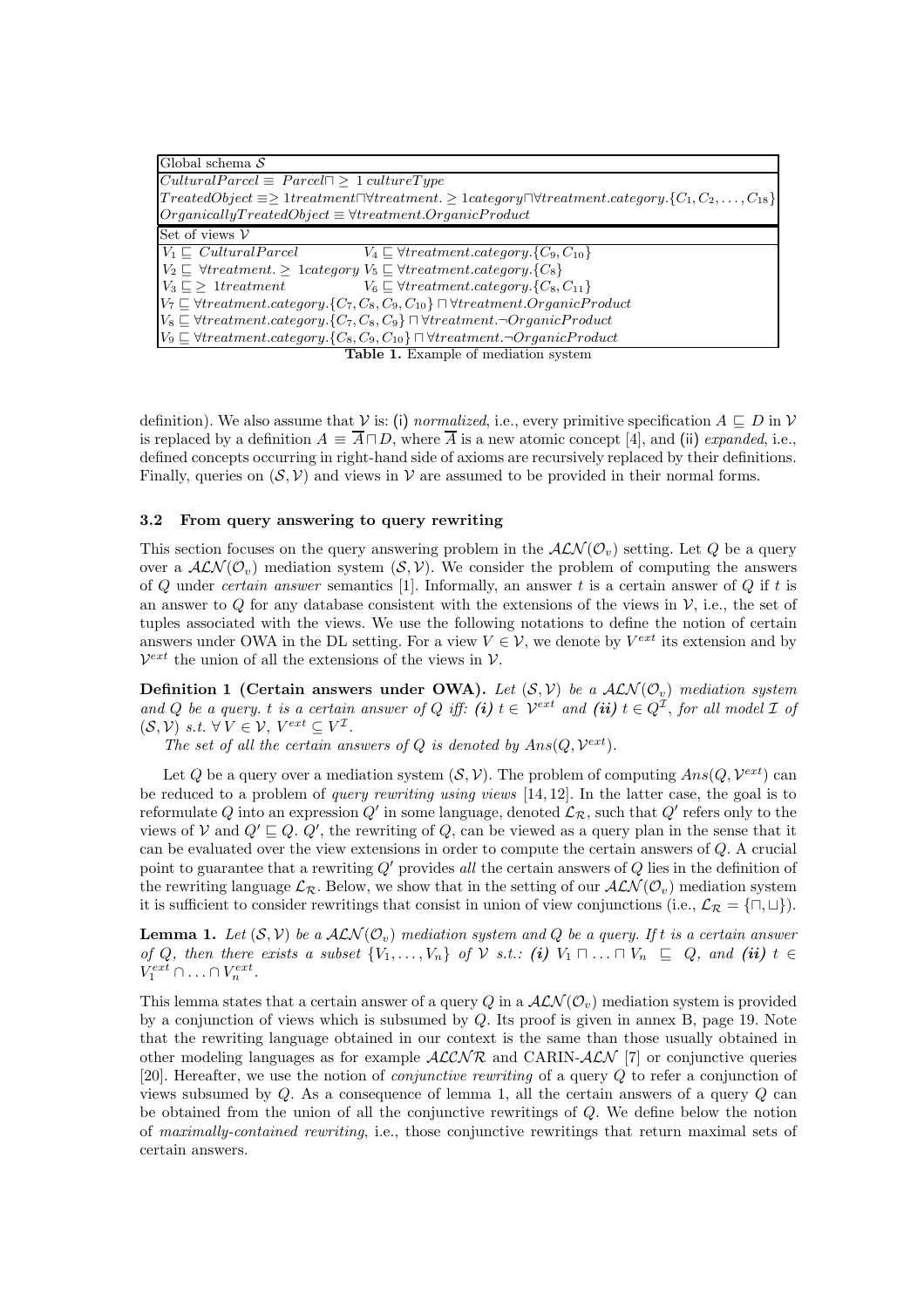**Definition 2** (Max-contained rewriting). Let  $(S, V)$  be a mediation system and Q be a query.  $Q'$  is a maximally-contained rewriting of  $Q$  using  $V$  if and only if: (i)  $Q'$  is a conjunctive rewriting of Q, and (ii) there is no conjunctive rewriting  $Q_1$  of  $Q$  s.t.  $Q' \sqsubseteq Q_1 \sqsubseteq Q$  and  $Q' \not\equiv Q_1$ .

The following theorem shows that the set of all certain answers of a query Q can be computed exclusively from the union of the maximally-contained rewritings of Q.

**Theorem 2.** Let  $(S, V)$  be a mediation system and Q be a query. Let  $\{Q_1, \ldots, Q_n\}$  be the set of all maximally-contained rewritings of Q using V and  $Q_i(\mathcal{V}^{ext})$  the result of evaluating  $Q_i$  over  $\mathcal{V}^{ext}$ .

 $Ans(Q, V^{ext}) = \bigcup_{i=1}^{n} Q_i(V^{ext}).$ 

Therefore, to compute  $Ans(Q, V^{ext})$ , one can restrict our attention to the problem of computing all the maximally-contained rewritings of  $Q$  using  $\mathcal V$ . Proof of this theorem is given in annex B, page 19.

To characterize the maximally-contained rewritings of Q and then compute them, we use the interesting following property that is a direct consequence of the open word assumption.

**Lemma 2.** Let  $\{V_1, \ldots, V_n\}$  be a subset of  $V$  and  $Q' \equiv \bigcap_{i=1}^n V_i$  s.t.  $Q' \sqsubseteq Q$ .  $Q'$  is a maximallycontained rewriting of Q using views  $V$  iff for any concept  $Q''$  obtained by removing from  $Q'$  one of its conjuncts  $V_i$ , we have  $Q'' \not\sqsubseteq Q$ .

It turns out that any maximally-contained rewritings of  $Q$  is necessarily made of a minimal subset of  $V$  such that the conjunction of its elements is subsumed by Q. Proof of the lemma is given in annex B, page 19. Hereafter, the problem of computing  $Ans(Q, V^{ext})$  is then equivalent to the problem, denoted by  $conj\_rewrite(Q, V, \mathcal{ALN}(O_v))$ , of enumerating all the minimal subsets of V s.t. the conjunction of their elements is subsumed by Q. Next section gives an algorithm to solve conj rewrite  $(Q, V, \mathcal{A}LN(\mathcal{O}_n))$ , thereby providing a sound and complete procedure for our query answering using views problem.

## 4 A Bucket-based algorithm for  $ALN(\mathcal{O}_v)$  mediation system

In the setting of  $ALN(\mathcal{O}_v)$ , the optimizations of the Minicon algorithm [22] can't be used to compute maximally-contained rewritings, since views and queries are specified as conjunction of unary concepts. A possible solution is to follow a "bucket-like approach" [14]. The interest of this approach is to break down the problem of rewriting maximally a query into rewriting maximally each of its subgoals, here the query conjuncts. The algorithm 1, called ComputeRew, is a slight adaptation of the Bucket algorithm [14].

## Algorithm 1 ComputeRew

**Require:**  $V = \{V_1, ..., V_m\}$  a set of views and Q a query **Ensure:**  $MCR$  the set of maximally-contained rewriting of Q using  $V$ 1: Let  $Q \equiv \bigcap_{i=1}^n \forall w_i P_i$ 2: /\* Step 1: Buckets computation \*/ 3: for all conjunct  $\forall w_i.P_i$  do 4:  $B(w_i, P_i) = \text{BucketBuilding}(\mathcal{V}, \forall w_i, P_i)$ 5: /\* Pruning of inconsistent and non maximal rewritings \*/ 6:  $B(w_i, P_i)$ :=BucketPruning( $B(w_i, P_i)$ ) 7: end for 8: /\* Step 2: Rewritings generation \*/ 9:  $\mathcal{MCR}:= \text{Cart\_Prod}(B(w_i, P_i), i \in \{1, ..., n\})$ 10:  $\frac{1}{2}$  Pruning of inconsistent and non maximal rewritings  $\frac{1}{2}$ 11:  $MCR$ :=Pruning( $MCR$ ) 12: RETURN MCR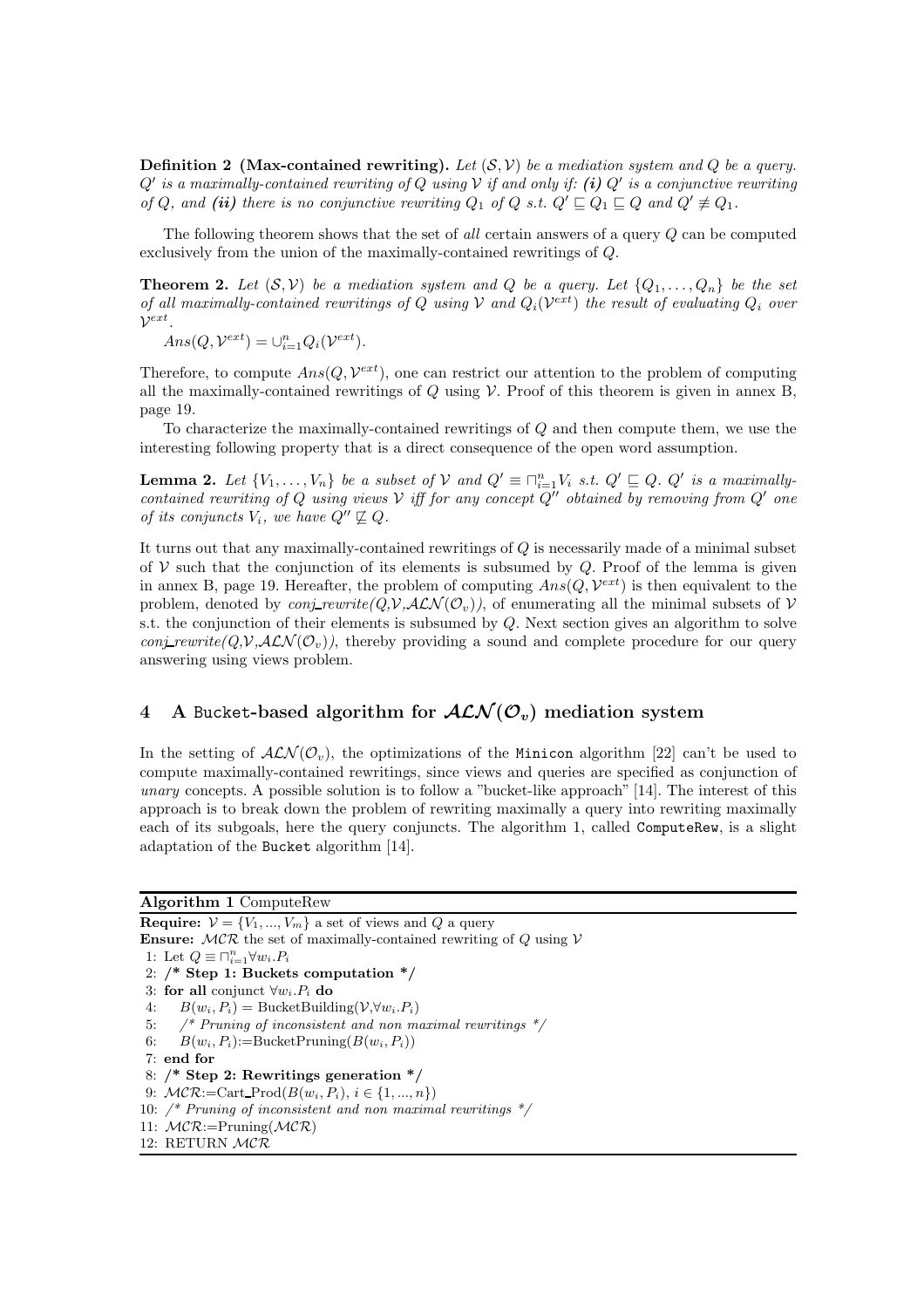Given a rewriting problem  $con\_rewrite(Q, V, \mathcal{AN}(Q_n))$  with  $Q \equiv \forall w_1, P_1 \sqcap \ldots \sqcap \forall w_n, P_n$ , the algorithm ComputeRew, as the well-known Bucket algorithm is made up of two main steps:

- Buckets Computation. For each conjunct  $\forall w_i.P_i$  of Q, a bucket, noted  $B(w_i, P_i)$ , containing all the maximally-contained rewritings of this conjunct is created.
- **Rewritings Generation.** This step computes maximally-contained rewritings of  $Q$ , denoted by  $MCR$ , by combining elements from the previously identified buckets.  $MCR$  is the solution to the problem *conj\_rewrite(Q,V,ALN(* $O<sub>v</sub>$ *)*).

In the  $ALN(\mathcal{O}_v)$  setting, the step of Buckets computation, i.e., the step 1, must be redefined as detailed in subsection 4.1.

#### 4.1 Bucket algorithm for  $ALN(\mathcal{O}_v)$

Using a case based analysis for the language  $\mathcal{ALN}(\mathcal{O}_v)$ , the next lemma gives necessary conditions that should be verified by a bucket element (i.e., a rewriting of a conjunct).

**Lemma 3.** For conj\_rewrite(Q,V, $ALN(\mathcal{O}_v)$ ), let  $Q \equiv \forall w.P$ , l be the cardinality of the largest set of values that appears in  $V$  or  $Q$ , and  $p$  be the maximal depth<sup>8</sup> of the conjuncts in  $V$  or  $Q$ .  $Q' \equiv V_{i_1} \sqcap \ldots \sqcap V_{i_k}$  is a maximally-contained rewriting of Q if  $Q'$  is made of a **minimal** subset of  $V$  verifying one of the following conditions:

a)  $P \in \{A, \neg A\}$  then  $\forall w.P \in Q'$  and  $k = 1$  or,

**b)**  $P = (\geq nR)$  then  $\forall w. (\geq pR) \in Q'$  with  $p \geq n$  and  $k = 1$  or,

c)  $P = (\leq nR)$  then  $\forall w . (\leq pR) \in Q'$  with  $p \leq n$  and  $k = 1$  or,

**d)**  $P = E$  then  $\{V_{i_1},...,V_{i_k}\}$  is s.t. (i) for each  $j \in [1,k]$ ,  $\forall w.E_{i_j} \in V_{i_j}$ , and  $\cap_{j=i_1}^{i_k} E_j \subseteq E$  and (ii)  $1 \leq k \leq l+1$  or,

**e)**  $P = (\leq n \ R_v)$ , with  $R_v \in \mathcal{R}_v$  then  $\{V_{i_1},...,V_{i_k}\}$  is s.t. (i) for  $j \in [1, k]$ ,  $\forall w.E_{i_j} \in V_{i_j}$  and  $|\bigcap_{j=i_1}^{i_k} E_j| \leq n$  (ii)  $1 \leq k \leq l+1$  or,

f)  $\forall w'. (\leq 0v) \in Q'$  with  $w'v$  a prefix of w s.t. and  $1 \leq k \leq l + p$ .

Proof of this lemma is given in annex C.1, page 21.

The algorithm 2 computes the bucket elements based on this lemma. To the best of our knowledge, algorithm 2 is the first adaptation of the bucket algorithm in the setting of  $ALN(\mathcal{O}_v)$ . In this algorithm, we denote by  $2^{\mathcal{V}}$  the powerset of  $\mathcal{V}$  and by  $min_{\subseteq}(S)$  s.t.  $S \subseteq 2^{\mathcal{V}}$ , the subsets of S that are minimal w.r.t. the set inclusion.

In this context, we can distinguish two types of rewritings: classical  $\mathcal{ALN}$  rewritings [12], lines 2-14 of algorithm 2, and specific rewritings due to the presence of value constraints, lines 15-29 of algorithm 2. Note that classical  $\mathcal{ALN}$  rewritings are made of only one view and correpond to cases a, b, c of Lemma 3. Rewritings  $RewS_1(E, w)$  are due to value constraints while rewritings  $RewS_2(n, w.R_v)$  are due to the interaction between the value constraints and number restrictions constructors. Indeed a number restriction can subsume a value constraint as built up by the case (2.d) of Theorem 1. Note that each rewriting in  $RewS_1(E, w)$  and in  $RewS_2(n, w.R_v)$  consists of conjunction of views such that each view has a value constraint over the word  $w$  and respectively over  $w.R_v$ . Moreover, consequently to lemma 2, such rewritings are made of minimal subsets of views w.r.t. set inclusion, s.t. their conjunction is subsumed by  $\forall w.E$ , respectively by  $\forall w.\leq nR_v$ . Therefore to compute  $RewS_1(E, w)$  and  $RewS_2(n, w.R_v)$ , first we must find views having value constraints over w, respectively  $w.R_v$ . Second, from this set of views, we have to compute the minimal subsets of views  $S_1(E, w)$  and  $S_2(n, w.R_v)$ . A set of views is in  $S_1(E, w)$  if the intersection of their value constraints is a subset of E. A set of views is in  $S_2(n, w.R_v)$  if the cardinality of the intersection of their value constraints is less than n. At last, the rewritings  $RewS_1(E, w)$  and  $RewS_2(n, w.R_v)$  are inferred by conjunction of the views belonging to each element of  $S_1(E, w)$ and  $S_2(n, w.R_v)$ . The maximal number of views occurring in such rewritings is  $l+1$ , the cardinality of the largest set of values occurring in the views  $\mathcal V$ . Finally, the algorithm (computation of  $II$ , lines

<sup>&</sup>lt;sup>8</sup> The depth of a conjunct  $\forall w.P$  is equal to the length of the word w.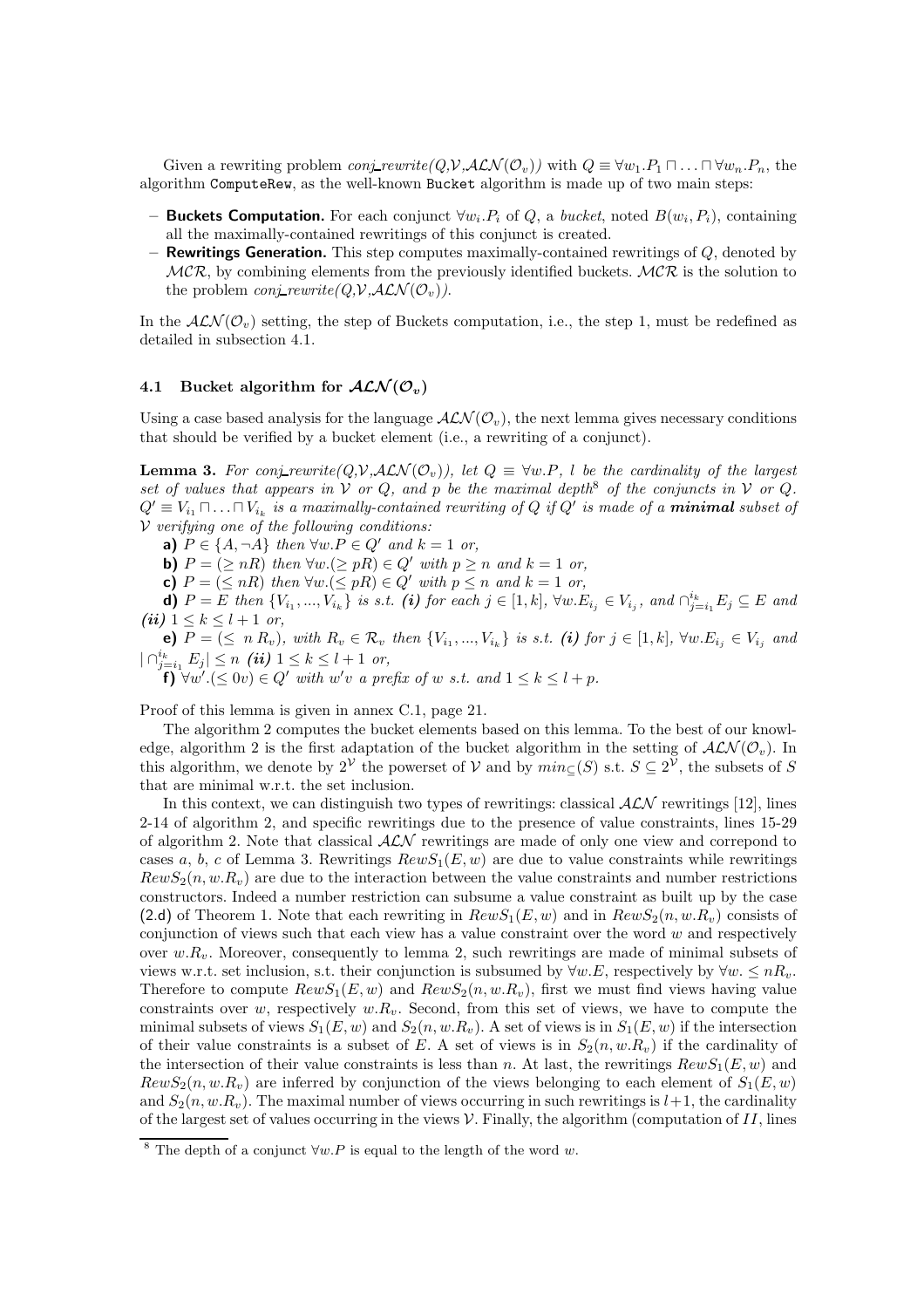Algorithm 2 Bucket building

**Require:**  $V = \{V_1, ..., V_m\}$  a set of views and  $\forall w.P$  a conjunct of Q Ensure:  $B(w, P)$ 1:  $B(w, P) := \emptyset$ 2:  $/*$  Computation of classical  $ALN$  rewritings  $*/$ 3:  $/*$  Condition a) of lemma 3  $*/$ 4: if  $P = A$  or  $P = \neg A$  then 5:  $B(w, P) := B(w, P) \cup \{V_i \in \mathcal{V} \mid \forall w \in P \in V_i\}$ 6: end if 7:  $/*$  Condition b) of lemma  $3*/$ 8: if  $P = (\geq nR)$  then 9:  $B(w, P) := B(w, P) \cup \{V_i \in \mathcal{V} \mid \forall w . (\geq pR) \in V_i, p \geq n\}$ 10: end if 11:  $/*$  Condition c) of lemma 3  $*/$ 12: if  $P = (\leq nR)$  then 13:  $B(w, P) := B(w, P) \cup \{V_i \in \mathcal{V} \mid \forall w . (\leq pR) \in V_i, p \leq n\}$ 14: end if 15: /\* Computation of specific  $ALN(O_v)$  rewritings \*/ 16:  $/*$  Condition d) of lemma 3 \*/ 17: if  $P = E$  then 18: /\* Computation of the rewritings  $RewS_1(E, w)$  \*/ 19:  $S_1(E, w) = min_{\subseteq} (U \in 2^V | \forall V_i \in U, \forall w.E_i \in V_i \text{ and } \bigcap_{V_i \in U} E_i \subseteq E)$ 20:  $RewS_1(E, w) = {\lbrace \sqcap_{V_i \in U} V_i \mid U \in S_1(E, w) \rbrace}$ <br>
21:  $B(w, P) := B(w, P) \cup RewS_1(E, w)$  $B(w, P) := B(w, P) \cup RewS_1(E, w)$ 22: end if 23:  $/*$  Condition e) of lemma 3  $*/$ 24: if  $P = (\leq n R_v), R_v \in \mathcal{R}_v$  then<br>25: /\* Computation of the rev 25:  $\frac{1}{2}$  Computation of the rewritings  $\frac{RewS_2(n, w.R_v) *}{R}$ 26:  $S_2(n, w.R_v) = min \subseteq (U \in 2^{\mathcal{V}} \mid \forall V_i \in U, \forall w.R_v.E_i \in V_i \text{ and } |\bigcap_{V_i \in U} E_i| \leq n)$ 27:  $RewS_2(n, w.R_v) = {\{\bigcap_{V_i \in U} V_i \mid U \in S_2(n, w.R_v)\}}$ <br>28:  $B(w, P) := B(w, P) \cup RewS_2(n, w.R_v)$  $B(w, P) := B(w, P) \cup RewS_2(n, w.R_v)$ 29: end if 30: /\* Computation of both classical  $\mathcal{ALN}$  and specific  $\mathcal{ALN}(\mathcal{O}_v)$  implicit inconsistencies\*/ 31:  $/*$  Condition f) of lemma 3  $*/$ 32:  $II = min_{\subseteq}(U \in 2^{\mathcal{V}} \mid \forall w'.(\leq 0v) \in Q' \equiv \sqcap (V_i \in U)$  and w'v is a prefix of w) 33:  $B(w, P) := B(w, P) \cup \{ \Box_{V_i \in U} V_i \mid U \in II \}$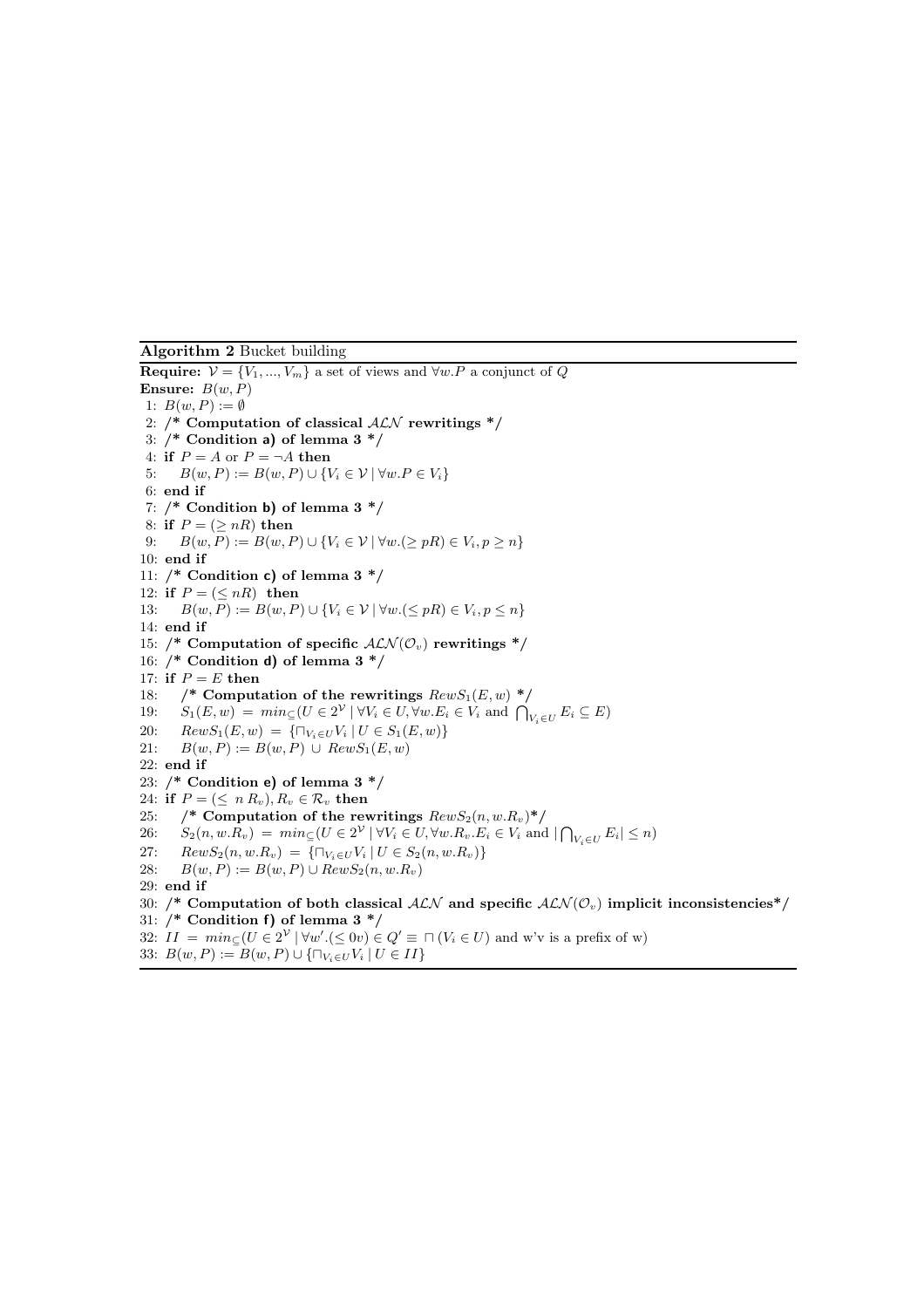25-27) processes  $ALN(\mathcal{O}_v)$  implicit inconsistencies [18] as built up by the case f of Lemma 3. These implicit inconsistencies are computed from  $RewS_2(n, w.R_v)$  and classical implicit inconsistencies. More precisely, for each view  $V_i \in \mathcal{V}$  such that  $\forall w. \geq mR_v \in V_i$ , we must compute  $RewS_2(n, w.R_v)$ with  $n < m$ .

The following example illustrates the bucket building algorithm in our setting.

*Example 2.* Continuing the example given in Table 1, let us considering the following query made up of three conjuncts:

 $Q \equiv Cultural~P \text{ are all}~T \forall treatment. category.$  { $C_8, C_9$ } $\Box \geq 1$ treatment.

By applying the previous algorithm on the 9 views of the mediator given in Table 1, we get:

- $B(\epsilon, Cultural Parcel) = \{V_1\}$  (case (a))
- $-B(\epsilon, \geq 1 \, treatment) = \{V_3\}$  (case (b))
- $-B(treatment.category, {C_8, C_9}) = {V_5, V_4 \square V_6, V_7 \square V_8 \square V_9, V_7 \square V_8}.$  The three first rewritings are due to the case (d) while the last one is due to case (f).

To end up, note that the obtained buckets need to be pruned in order to remove inconsistent or not maximal rewritings (see line 6 of algorithm 1), which is not the case of the classical Bucket algorithm. Indeed implicit inconsistencies may appear in the rewritings, as shown in the following example.

Example 3. Continuing the example 2, the rewriting  $V_7 \square V_8 \square V_9$  of the bucket B(treatment.category,  $\{C_8, C_9\}$ ) is not maximal because  $V_7 \sqcap V_8$ , that infers an implicit inconsitency over "treatment" role, belongs to the same bucket. Therefore the rewriting  $V_7 \square V_8 \square V_9$ must be deleted from the bucket  $B(treatment.category, {C_8, C_9}).$ 

#### 4.2 Max-rewritings generation

The second step of the algorithm 1 constructs the global rewritings of a query (i.e., the set  $MCR$ ) using the buckets generated previously. In the classical approach, it begins by generating candidate rewritings from the cartesian product of the buckets. However, the cost of the cartesian product is prohibitive even on medium size configuration. To cope with this limitation, we propose a new hypergraph-based characterization to avoid the use of costly cartesian product. Indeed, computation of the rewritings can be reduced to a well known problem in combinatorics, the computation of minimal transversals of a hypergraph [10].

**Definition 3 (Hypergraph).** Let V be a set of vertices and E an element of the powerset  $2^{|V|}$  $of V.$ 

A hypergraph  $\mathcal{H} = (V, E)$  consists of a finite collection E of sets over a finite set V. The elements of V are called the vertices of H while the elements of E are called the edges of H.

Definition 4 (Transversal and minimal transversal). Let  $V$  be a set of vertices and  $E$  and element of the powerset  $2^{|V|}$  of V.

 $T \subseteq V$  is a transversal of  $\mathcal H$  if  $\forall X \in H, T \cap X \neq \emptyset$ .

T is minimal if  $\forall Y \subset T, Y$  is not a transversal.

Even if the best complexity of the problem of computing minimal transversal of a hypergraph is known to be in almost-polynomial time [17], efficient and scalable implementations exist since this problem is at the heart of many data mining problems [21, 13].

The rewritings computation in the hypergraph framework can be formulated as follows: Let  $\mathcal{H}_B = (V_B, E_B)$  be a hypergraph. Let Q be a query such that  $Q \equiv \bigcap_{i=1}^n \forall w_i P_i$ . Each view or conjunction of views occurring in the buckets  $B(w_i, P_i)$  is associated to a vertex in  $V_B$ . The set  $E_B$  consists of the set of the buckets  $B(w_i, P_i)$  themselves.

Example 4. Let  $Q \equiv \forall w_1.A_1 \sqcap \forall w_2.A_2 \sqcap \forall w_3.A_3 \sqcap \forall w_4.A_4$ and the associated buckets: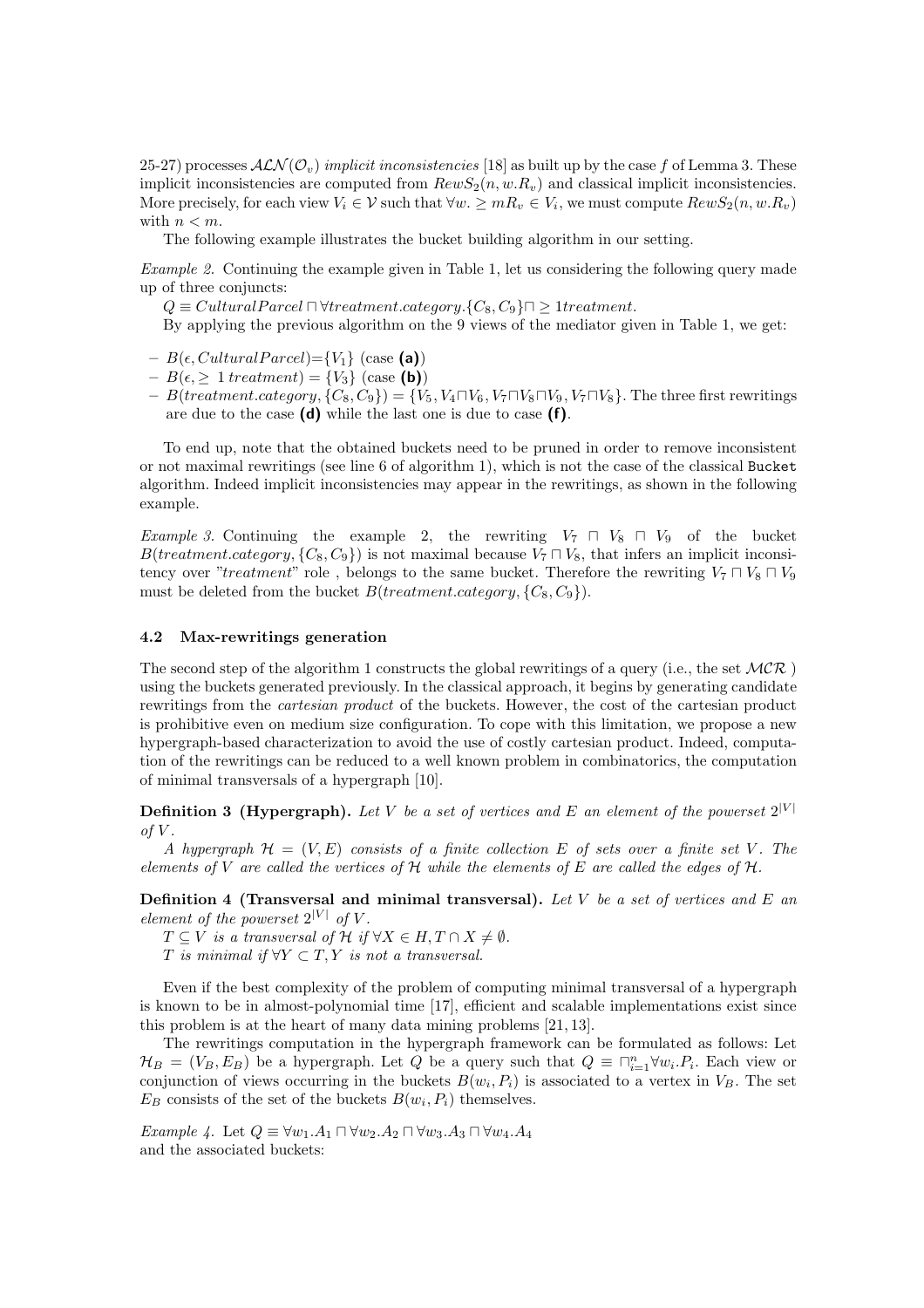| $B(w_1, A_1)$ $B(w_2, A_2)$ $B(w_3, A_3)$ $B(w_4, A_4)$ |                  |                |                                                 |
|---------------------------------------------------------|------------------|----------------|-------------------------------------------------|
| $V_2$                                                   | $V_3 \sqcap V_4$ | $V_3$<br>$V_4$ | $V_3 \sqcap V_4$<br>$V_1 \sqcap V_2 \sqcap V_3$ |

Let  $V_{34}$  be a representation of  $V_3 \sqcap V_4$  and  $V_{123}$  of  $V_1 \sqcap V_2 \sqcap V_3$ . A hypergraph  $\mathcal{H}_B$  can be built over  $V_B = \{V_1, V_2, V_3, V_4, V_{34}, V_{123}\}$  as follows:  $E_B = \{\{V_1, V_2\}, \{V_1, V_4, V_{34}\}, \{V_3, V_4\}, \{V_{34}, V_{123}\}\}\$ 

The following theorem shows that the minimal transversals of this hypergraph are a superset of the maximally-contained rewritings of the query Q.

**Theorem 3.** Let Q be a query and its buckets  $B(w_i, P_i)$ , with  $i \in [1, n]$ . Let  $\mathcal{H}_B = (V_B, E_B)$  be a hypergraph defined in terms of the  $B(w_i, P_i)$ . Let  $T_{\mathcal{H}_B}$  be the set of minimal transversals of  $\mathcal{H}_B$ . Then  $MCR \subseteq T_{\mathcal{H}_B}$ .

Proof of this theorem is given in annex C.2, page 22.

Then, as in conventional bucket-like approaches, the generation of the query rewritings, here the minimal transversals computation of  $\mathcal{H}_B$ , requires the deletion of inconsistent and non maximal rewritings. The following example illustrates the maximally-contained rewritings computation of a given query Q from the hypergraph  $\mathcal{H}_B$  obtained in example 4.

*Example 5.* The minimal transversals of  $\mathcal{H}_B$  given in example 4 are:  $\{V_1, V_3, V_{34}\}, \{V_1, V_3, V_{123}\},\$  $\{V_1, V_4, V_{34}\}, \{V_1, V_4, V_{123}\}, \{V_2, V_4, V_{34}\}, \{V_2, V_4, V_{123}\}, \{V_2, V_3, V_{34}\}, \{V_2, V_3, V_{123}\}.$ 

After expansion of the minimal transversals, we obtain the following set of candidate maximallycontained rewritings:  $\{V_1 \sqcap V_3 \sqcap V_4, V_1 \sqcap V_2 \sqcap V_3, V_1 \sqcap V_2 \sqcap V_3 \sqcap V_4, V_2 \sqcap V_3 \sqcap V_4\}.$ 

Some of them are not minimal. The final set of maximally-contained rewritings is then:  $\{V_1 \sqcap$  $V_3 \sqcap V_4, V_1 \sqcap V_2 \sqcap V_3, V_2 \sqcap V_3 \sqcap V_4$ .

This approach reduces significantly the number of candidate rewritings in comparison with the cartesian product. In example 4, 8 candidates are generated instead of 24 using the cartesian product.

The efficiency and scalability of our query rewriting algorithm *ComputeRew* depends on the computation of  $RewS_1(E, w)$  and  $RewS_2(n, w.R_v)$  since their number of candidates is exponential in the number of views. All other cases involve only one view and therefore are not concerned by scalability. The max-rewritings generation can also be costly even with the hypergraph-based characterization, due to the potentially large number of elements to generate. To cope with these difficulties, our work features the use of data mining techniques to devise an efficient algorithm that favor scalability w.r.t. the number of views in both steps. To do that, we use a data mining library called  $iZi$ .

## 5 Query rewriting alorithm in  $ALN(\mathcal{O}_v)$  using  $iZi$

 $iZi$  [11] is a generic C++ library for pattern mining problems known to be "representable as sets". i.e., those problems whose solution space is isomorphic to a boolean lattice. The basic idea of  $iZi$  is to offer a toolbox for a rapid and easy development of efficient and robust data mining programs. This library takes advantage of a well established theoretical framework from an implementation point of view by providing efficient data structures for boolean lattice representation and several implementations of well known algorithms. By the way, these problems can be implemented with only minimal effort, i.e., programmers do not have to be aware of low-level code, customized data structures and algorithms being available for free. This library has been devised and applied to several problems such as itemset mining and constraint mining in relational databases.

Following the guidelines given with  $iZ_i$ , the rest of this section shows how three subparts of the query rewriting algorithm can take advantage of  $iZ_i$ . First we recall the underlying theoretical framework and then we point out in details how  $iZi$  can be used in this context.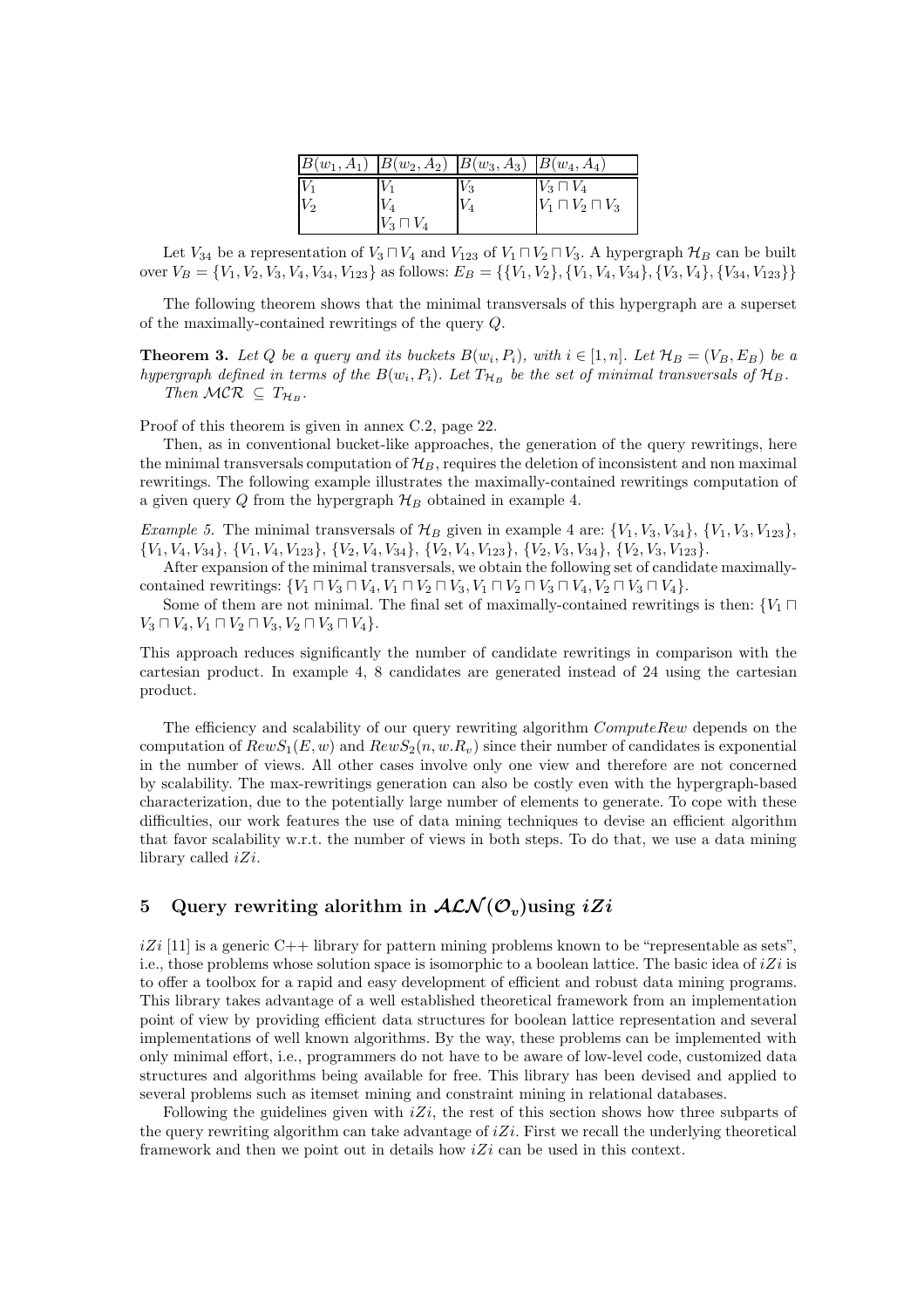#### 5.1 A theoretical framework for Knowledge Discovery

We recall in this section the theoretical KDD framework defined in [21] for interesting pattern discovery problems, and used in  $iZ_i$ . Such a framework has been successfully applied in different contexts such as association rules [3], functional dependencies [16] and inclusion dependencies [9] to mention a few.

Given a database r, a finite language  $\mathcal L$  for expressing patterns or defining subgroups of the data, and a predicate P for evaluating whether a pattern  $\varphi \in \mathcal{L}$  is true or "interesting" in r, the discovery task is to find the theory of r with respect to L and P, i.e., the set  $Th(r, \mathcal{L}, P) = \{ \varphi \in$  $\mathcal{L}$  |  $P(r, \varphi)$  is true}.

Let us suppose a specialization/generalization relation between patterns of  $\mathcal{L}$ . Such a relation is a partial order  $\leq$  on the patterns of L. We say that  $\varphi$  is more general (resp. more specific) than  $\theta$ , if  $\varphi \prec \theta$  (resp.  $\theta \prec \varphi$ ).

Let  $(I, \preceq)$  be a partially ordered set of elements. A set  $S \subseteq I$  is closed downwards (resp. closed upwards) if, for all  $X \in S$ , all subsets (resp. supersets) of X are also in S.

The predicate P is said to be monotone (resp. anti-monotone) with respect to  $\preceq$  if for all  $\theta, \varphi \in \mathcal{L}$  such that  $\varphi \preceq \theta$ , if  $P(r, \varphi)$  is true (resp. false) then  $P(r, \theta)$  is true (resp. false). As a consequence, if the predicate is monotone (resp. anti-monotone), the set  $Th(r, \mathcal{L}, P)$  is upward (resp. downward) closed, and can be represented by either of the following sets:

- its positive border, denoted by  $\mathcal{B}d^+(T h(r,\mathcal{L},P))$ , made up of the MOST SPECIALIZED true patterns when  $Th(r, \mathcal{L}, P)$  is downward closed, and the MOST SPECIALIZED false patterns when  $Th(r, \mathcal{L}, P)$  is upward closed;
- − its negative border, denoted by  $\mathcal{B}d^-$  (Th(r,  $\mathcal{L}, P$ ), made up of the MOST GENERALIZED false patterns when  $Th(r, \mathcal{L}, P)$  is downward closed, and the MOST GENERALIZED true patterns when  $Th(r, \mathcal{L}, P)$  is upward closed.

The union of these two borders is called the *border of Th(r, L, P)*, and is denoted by  $Bd(Th(r,\mathcal{L},P))$ .

The last hypothesis of this framework is that the problem must be representable as sets via an isomorphism, i.e., the search space can be represented by a boolean lattice (or subset lattice). Let  $(\mathcal{L}, \prec)$  be the ordered set of all the patterns defined by the language  $\mathcal{L}$ . Let C be a finite set of elements. The problem is said to be *representable as sets* if a bijective function  $f : (\mathcal{L}, \preceq) \to$  $(2^C, \subseteq)$  exists and its inverse function  $f^{-1}$  is computable, such that:

$$
X \preceq Y \Longleftrightarrow f(X) \subseteq f(Y)
$$

In the sequel, a problem representable as sets will be referred to as "isomorphic to a boolean lattice".

A salient feature of this latter restriction relies on the notion of dualization [21, 13], well known in combinatorics as minimal transversals of a hypergraph.

#### 5.2 Three scalable components of the query rewriting algorithm

In our query rewriting algorithm, three enumeration problems have been identified as possible bottleneck:  $S_1(E, w)$  computation,  $S_2(n, w.R_v)$  computation and minimal transversal of a hypergraph. This section shows how these three problems can be reformulated in this framework.

Reformulating the problems as pattern mining problems Problems of the framework have to be enumeration problems under constraints, i.e., of the form "enumerate all the patterns that satisfy a condition". Consequently, the first step is to reformulate our problems in such pattern mining problems.

 $S_1(E, w)$  subproblem:  $S_1(E, w)$  consists in extracting the maximally-contained rewritings of the conjunct  $\forall w.E$  of Q. In other words, the problem is to enumerate all minimal subsets of V whose intersection of their restricted set of values for the word w is included in  $E$ .  $S_1(E, w) = min_{\subseteq}(U \in 2^{\mathcal{V}} | \forall V_i \in U, \forall w.E_i \in V_i \text{ and } \bigcap_{V_i \in U} E_i \subseteq E)$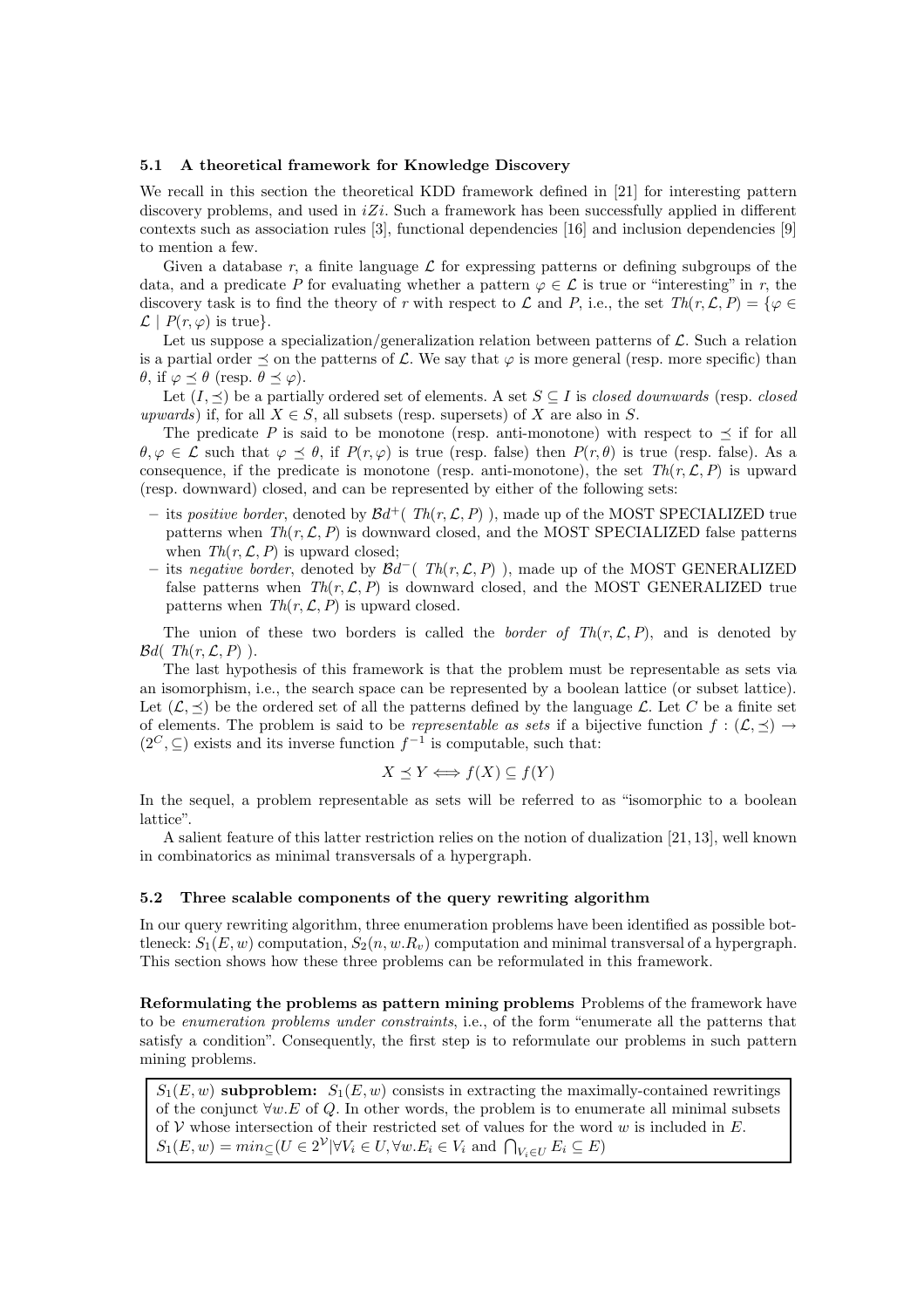$S_2(n, w.R_v)$  subproblem:  $S_2(n, w.R_v)$  consists in extracting the maximally-contained rewritings of the conjunct  $\forall w. \leq n R_v$  of Q. In other words, the problem is to enumerate all minimal subsets of  $V$  whose cardinality of the intersection of their restricted set of values for the word  $w.R_v$  is smaller or equal to n.  $S_2(n, w.R_v) = min \subseteq (U \in 2^{\mathcal{V}}) \forall V_i \in U, \forall w.R_v.E_i \in V_i \text{ and } |\bigcap_{V_i \in U} E_i| \leq n)$ 

Max-rewritings generation (from Section 4.2) : Let  $Q \equiv \bigcap_{i=1}^{n} \forall w_i P_i$  be a query and B its buckets, i.e.,  $B = \bigcup_{i=1}^{n} B(w_i, P_i)$ . Thanks to the hypergraph-based characterization, the maximal-contained rewritings, or  $MCR$ , generation problem can be reformulated as enumerating all minimal transversals of the hypergraph  $\mathcal{H}_B = (V_B, E_B)$ , where  $V_B$  is composed of all the views or conjunction of views of the buckets  $(V_B = \{v \mid v \in B(w_i, P_i), \forall i \in [1, n]\})$ and  $E_B$  consists of the set associated with each bucket  $(E_B = \{e \mid e \in B\})$ .  $\mathcal{T}_{\mathcal{H}_B} = \{ X \subseteq V_B \mid X \text{ minimal traversal of } \mathcal{H}_B \}$ 

Defining the language, the predicate and proving monotonicity Once a problem is suspected to fit into the framework, the pattern language, the predicate and the partial order among patterns must be properly defined to go further. Moreover, predicate monotonicity has to be proven. In this subsection, we check all these aspects to fit our three subproblems in the theoretical framework. Proofs of properties and theorems of this subsection are given in annex D, page 22.

 $S_1(E, w)$  subproblem:

1. The pattern language is  $\mathcal{L}_{S_1(E,w)} = \{X \mid X \subseteq \mathcal{V}\}\$ 

2. The predicate  $P_{S_1(E,w)}(E, X)$  is true iff for all  $V_i \in X$  and  $w.E_i \in V_i$ ,  $\bigcap_{V_i \in X} E_i \nsubseteq E$ .

3. The partial order over  $\mathcal{L}_{S_1(E,w)}$  is the set inclusion  $\subseteq$ .

Let X be a set of views satisfying  $P_{S_1(E,w)}$ , i.e.,  $P_{S_1(E,w)}(E, X) = \text{true}$ . It is clear that any subset Y of X also satisfies  $P_{S_1(E,w)}^{S_1(S,w)}$ , since  $\bigcap_{V_i \in X} E_i \subseteq \bigcap_{V_j \in Y} E_j$ .

Property 1. The predicate  $P_{S_1(E,w)}(E, X)$  is anti-monotone w.r.t. set inclusion.

The  $S_1(E, w)$  problem can be reformulated as follows:

**Theorem 4.**  $S_1(E, w) = \mathcal{B}d^{-}(Th(E, \mathcal{L}_{S_1(E, w)}, P_{S_1(E, w)}))$ 

 $S_2(n, w.R_v)$  subproblem:

- 1. The pattern language is  $\mathcal{L}_{S_2(n,w,R_v)} = \{X \mid X \subseteq \mathcal{V}\}\$
- 2. The predicate  $P_{S_2(n,w,R_v)}(n, X)$  is true iff for all  $V_i \in X$  and  $w.R_v.E_i \in V_i$ ,  $|\bigcap_{V_i \in X} E_i| >$  $\overline{n}$ .
- 3. The partial order is ⊆.

Let X be a set of views satisfying  $P_{S_2(n,w.R_v)}$ , i.e.,  $P_{S_2(n,w.R_v)}(n,X) = \text{true}$ . It is clear that any subset Y of X also satisfies  $P_{S_2(n,w,R_v)}$ , since  $\left|\bigcap_{V_i \in X} E_i\right| \leq \left|\bigcap_{V_j \in Y} E_j\right|$ .

Property 2. The predicate  $P_{S_2(n,w,R_n)}(n, X)$  is anti-monotone w.r.t. set inclusion.

The  $S_2(n, w.R_v)$  problem can be reformulated as follows:

**Theorem 5.**  $S_2(n, w.R_v) = \mathcal{B}d^{-}(Th(n, \mathcal{L}_{S_2(n, w.R_v)}, P_{S_2(n, w.R_v)}))$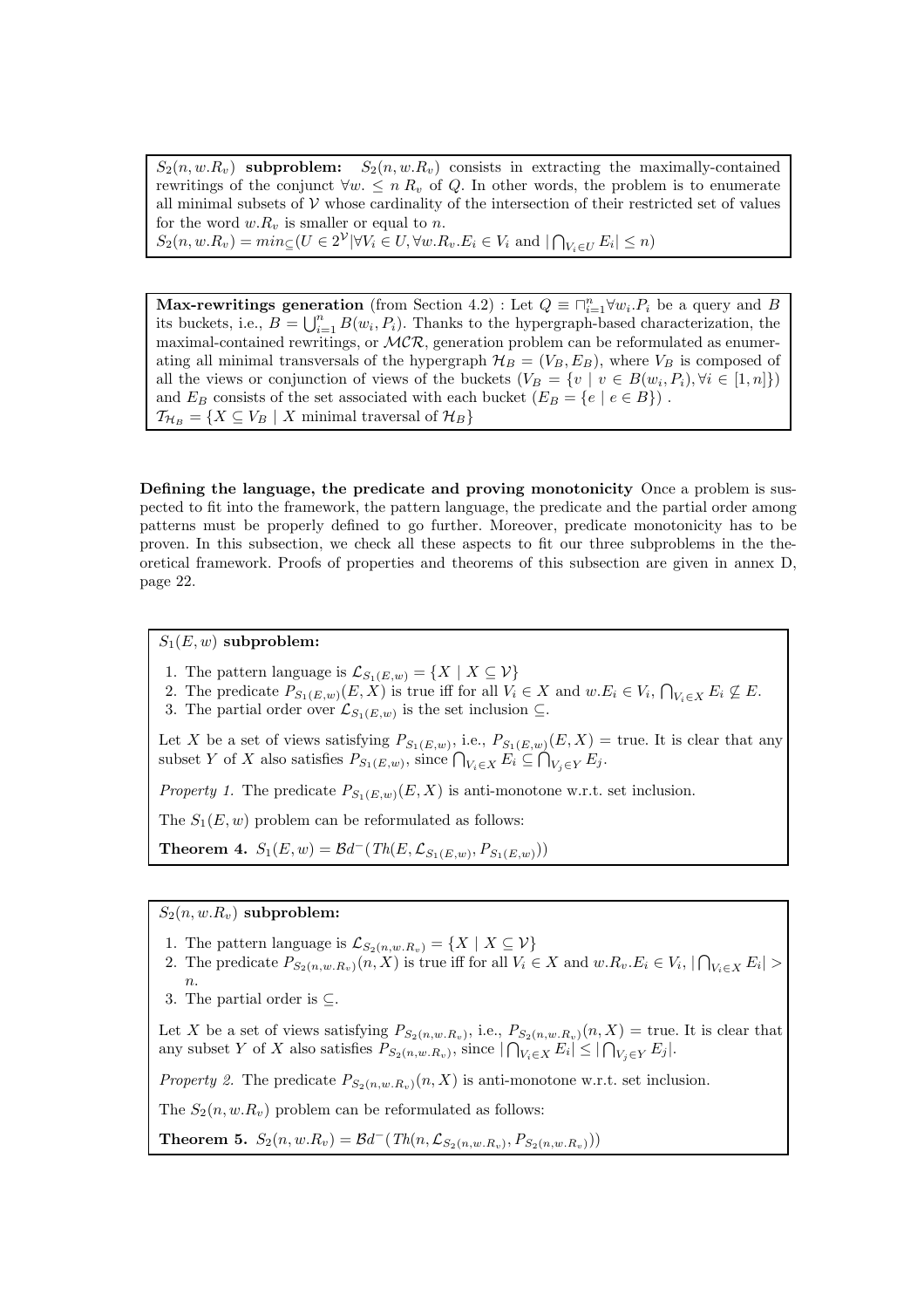## $\mathcal{T}_{\mathcal{H}_B}$  subproblem:

- 1. The pattern language is  $\mathcal{L}_{\mathcal{I}_{\mathcal{H}_B}} = \{ X \mid X \subseteq V_B \}$
- 2. The predicate  $P_{\mathcal{I}_{\mathcal{H}_B}}(\mathcal{H}_B, X)$  is true iff X is not a transversal of  $\mathcal{H}_B$ , i.e., if  $\exists H \in E_B$ such as  $X \cap H = \emptyset$ .
- 3. The partial order is ⊆.

It is also clear that any subset of non-transversal element is also non-transversal.

*Property 3.* The predicate  $P_{\mathcal{I}_{\mathcal{H}_B}}(\mathcal{H}_B, X)$  is anti-monotone w.r.t. set inclusion.

The minimal transversals generation problem can be reformulated as follows:

**Theorem 6.**  $\mathcal{T}_{\mathcal{H}_B} = \mathcal{B}d^-(\text{Th}(\mathcal{H}_B, \mathcal{L}_{MaxRew(B)}, P_{MaxRew(B)}))$ 

Clearly, our problems are representable as sets, i.e., isomorphic to a boolean lattice. The function f given in Section 5.1 is the identity function. Consequently, the  $iZ_i$  library can be directly used to solve these three subproblems.

## 6 Experimental evaluation

A query rewriting prototype (figure 1) has been implemented based on the theoretical investigations introduced so far. It takes as input a query  $Q$  expressed in terms of schema  $S$  and returns the set of all the maximally-contained rewritings of Q. The prototype is composed of two parts. The first one parses and normalizes the query  $Q$  from the schema  $S$  stored in a database. The second one, i.e., ComputeRew, is devoted to the computation of the query rewritings. This part consists of two components: BucketsComputing and RewritingGeneration. As shown by the algorithm 2, the BucketsComputing component requires as input the views  $\mathcal V$  stored in a database. Moreover, as seen in Section 5, both components use the iZi library.



Fig. 1. Prototype description

BucketsComputing and RewritingGeneration (the most costly operations of our prototype) have been implemented using the generic APriori-like implementation provided in iZi [11]. The use of the APriori-like algorithm is motivated by two main reasons. First, it gives without any overhead the negative border, i.e., the solution of our subproblems. Second, several benchmarks [6, 5] have shown that this algorithm is particularly efficient for discovering "not too large" solutions, which turns out to be the case in our experiments (see below).

Our implementation has been evaluated on synthetic dataset. Our objective has been to show the scalability of our proposition with respect to the number of views. More particularly, we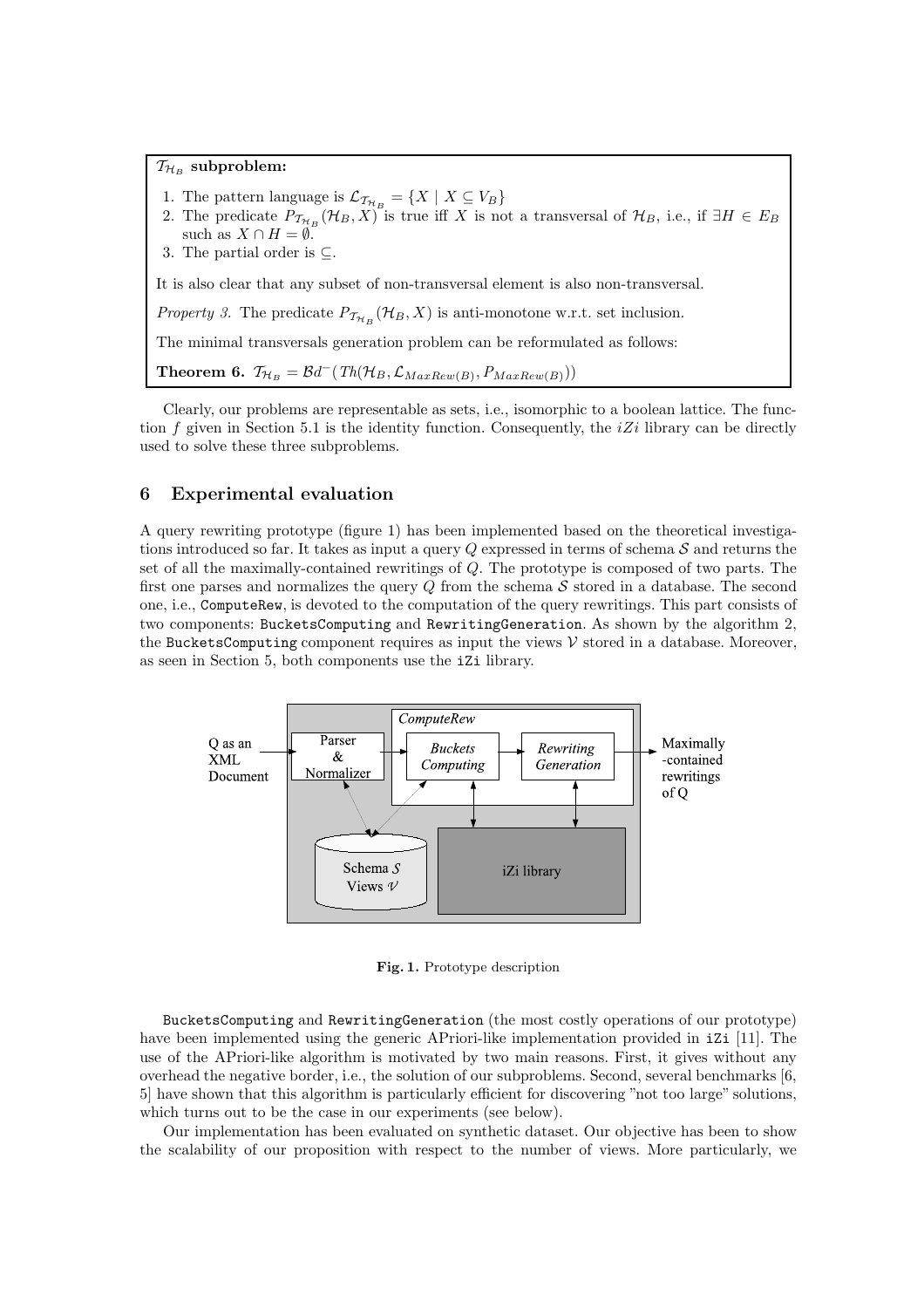focus on the three most costly steps of our implementation. Our first experiments focus on the computation of the sets  $S_1$  and  $S_2$ , i.e., the computation of the rewritings due to value constraints. Second, we experiment the minimal traversals computation. The experimentations were performed on a PC with 2.6GHz P4 pro CPU and 3Go RAM.

 $S_1$  and  $S_2$  computation In this first part of the experimentations, synthetic datasets have the following characteristics. The values of constraints are chosen among 33000. In figure 2, cardinality of the constraints is less than 10 while the number of views takes its values in the set  $\{3000, 5000, 10000, 15000\}.$ 



Fig. 2. Performances of  $S_1$  and  $S_2$  computation

In figure 3, the number of views is fixed to 5000 while the maximal cardinality of the constraints is either 10 or 20 or 30 or 40.



Fig. 3. Effect of value constraints cardinalities on performance

Figure 2 shows that our implementation handles up to 15000 views in an acceptable time, less than 60 seconds. Until about 10000 views, implementation remains efficient. In figure 3, we fix the number of views to 5000 and concentrate on the impact of constraints cardinality on the execution time. The implementation is very efficient for value constraints having a cardinality less than 30.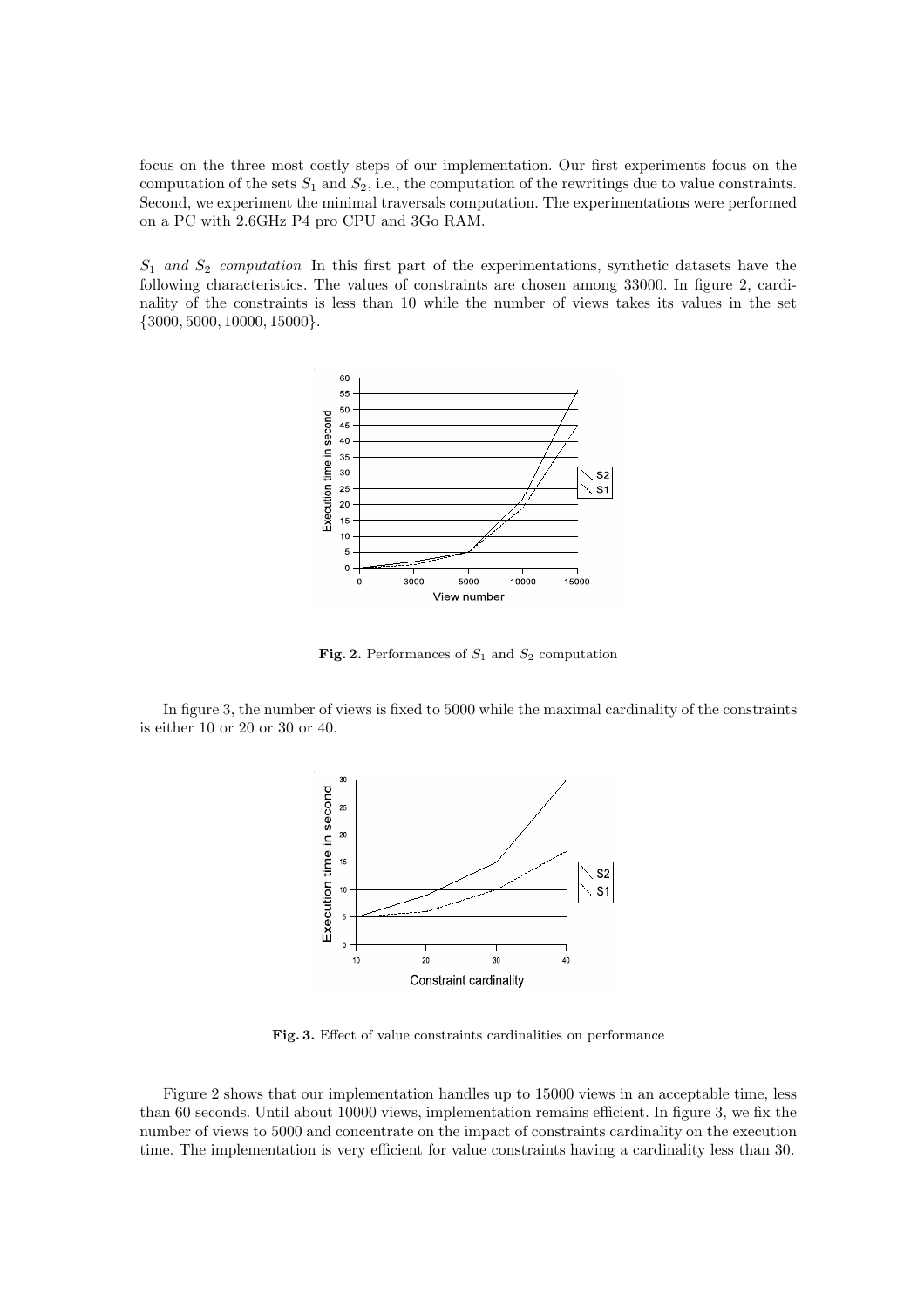Minimal transversal computation In our context, one of the problem for the minimal transversal computation is the huge number of vertices (i.e., views) that may occur in the same edge (i.e., bucket). To reduce this number, an optimization has been brought to the minimal transversal computation. Actually, the idea is to drastically reduce the number of vertices by regrouping together vertices which belong to the same edges. For example, if vertices a and b belong to the same edges, these two vertices can be replaced by a unique vertice  $a'$ . Then, the minimal transversal computation is applied on this "reduced" hypergraph. At the end, to have the solutions of the initial hypergraph, each transversal containing  $a'$  is replaced by two transversals: one with a instead of  $a'$  and one with b instead of  $a'$ . Thanks to the characteristics of our hypergraphs, i.e., a very small number of edges and huge number of vertices, this optimization is very effective in practice.



Fig. 4. Performance of the minimal transversal computation

The datasets used in the experiments are characterized by their number of buckets (i.e., number of edges of the hypergraph), their maximal number of views or conjunction of views in the buckets (i.e., the maximal size of the edges) and their total number of views or conjunction of views (i.e., the total number of vertices). The figure 4 presents the execution time for datasets with 5 and 10 buckets. The maximal number of views (or conjunction of views), in x-axis, is equal to the total number of views. As shown by this figure, our implementation can handle 10000 views instantaneously when processing 5 buckets. For the dataset with 10 buckets, it can process until 10000 views in an acceptable time. Even if this number of buckets seems small, recall that each bucket corresponds to a condition in the initial query, and consequently having more than 10 conditions for a single query stills rare.

For more buckets, despite the use of scalable data structures in the implementation, the cost of rewriting generation remains high. However, such implementation improves significantly an approach that would compute a cartesian product. In particular, our optimization for the minimal transversal computation reduced the number of vertices by a factor of 1.5 to 20 according to the datasets being studied. Moreover, even if the worst case (i.e., the cartesian product) can hardly be optimized, this case remains rare in our application since we have lot of views and a small number of buckets. On the other hand, our application supports the creation of neighborhood vertices. Consequently, our query rewriting prototype can take advantage of the two optimizations: transversal minimal computation and neighborhood vertices aggregation.

Experimental results show clearly the feasibility and scalability of our approach.

## 7 Conclusion

Our work supplies innovative and complementary contribution to existing works on answering queries using views by considering a new kind of constraints that can be very useful in practical situations. More precisely, we investigated this problem in the setting of the logic  $\mathcal{AN}(\mathcal{O}_v)$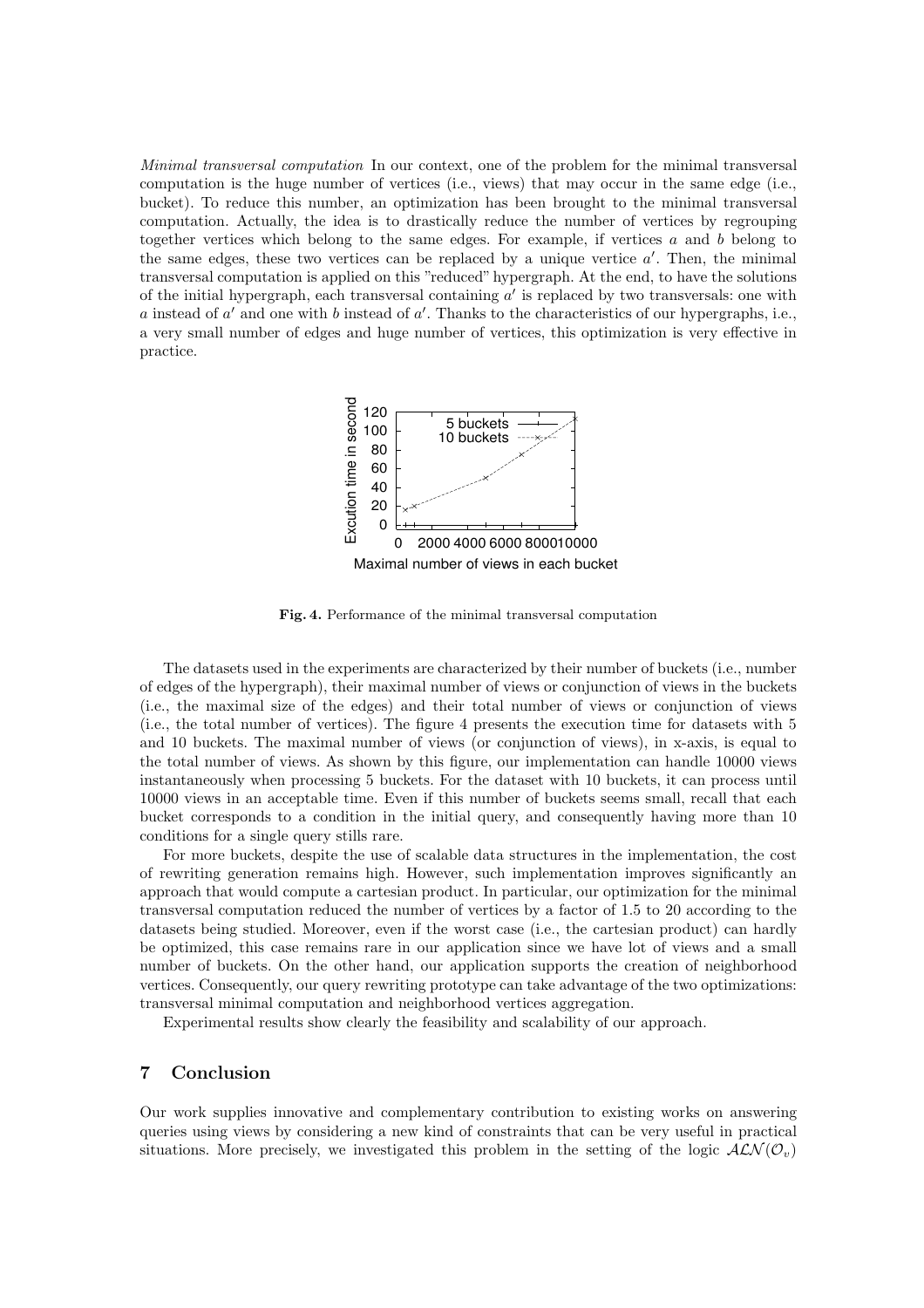that allows the expression of value constraints. We show that it is possible to compute all the certain answers of a given query  $\overline{Q}$  by computing its maximally-contained rewritings. Furthermore, our work is the first to use efficient data mining techniques [11] to improve the scalability of a query rewriting Bucket-like algorithm. A query rewriting prototype has been implemented. This prototype is based on an existing data mining tool [11] for the bucket construction and for the global rewritings computation. Experimental results confirm the interest of our approach.

## References

- 1. Serge Abiteboul and Oliver M. Duschka. Complexity of answering queries using materialized views. In PODS'98, Proceedings of the ACM SIGACT-SIGMOD-SIGART Symposium on Principles of Database Systems, pages 254–263. ACM Press, 1998.
- 2. Foto N. Afrati, Chen Li, and Prasenjit Mitra. Answering queries using views with arithmetic comparisons. In Lucian Popa, editor, PODS'02, Proceedings of the ACM SIGACT-SIGMOD-SIGART Symposium on Principles of Database Systems, pages 209–220. ACM, 2002.
- 3. Rakesh Agrawal and Ramakrishnan Srikant. Fast algorithms for mining association rules in large databases. In Jorge B. Bocca, Matthias Jarke, and Carlo Zaniolo, editors, VLDB'94, Proceedings of the International Conference on Very Large Data Bases, pages 487–499. Morgan Kaufmann, 1994.
- 4. Franz Baader, Diego Calvanese, Deborah L. McGuinness, Daniele Nardi, and Peter F. Patel-Schneider, editors. The Description Logic Handbook: Theory, Implementation, and Applications. Cambridge University Press, 2003.
- 5. Roberto J. Bayardo Jr., Bart Goethals, and Mohammed Javeed Zaki, editors. FIMI '04, Proceedings of the IEEE ICDM Workshop on Frequent Itemset Mining Implementations, UK, November, volume 126 of CEUR Workshop Proceedings. CEUR-WS.org, 2004.
- 6. Roberto J. Bayardo Jr. and Mohammed Javeed Zaki, editors. FIMI '03, Proceedings of the IEEE ICDM Workshop on Frequent Itemset Mining Implementations, USA, November, volume 90 of CEUR Workshop Proceedings. CEUR-WS.org, 2003.
- 7. C. Beeri, A. Halevy, and M.C. Rousset. Rewriting Queries Using Views in Description Logics. In Dieter Fensel, Katia Sycara, and John Mylopoulos, editors, PODS'97, Proceedings of the ACM SIGACT-SIGMOD-SIGART Symposium on Principles of Database Systems , New York, NY, May 12–14, Tucson, Arizona, pages 99–108. ACM Press, 1997.
- 8. Alexander Borgida and Peter F. Patel-Schneider. A semantics and complete algorithm for subsumption in the classic description logic. Journal of Artificial Intelligence Research (JAIR), 1:277–308, 1994.
- 9. Fabien De Marchi and Jean-Marc Petit. Zigzag: a new algorithm for mining large inclusion dependencies in database. In *ICDM'03*, Proceedings of the IEEE International Conference on Data Mining, pages 27–34. IEEE Computer Society, 2003.
- 10. Thomas Eiter and Georg Gottlob. Identifying the minimal transversals of a hypergraph and related problems. SIAM Journal on Computing, 24(6):1278–1304, 1995.
- 11. Fr´ed´eric Flouvat, Fabien De Marchi, and Jean-Marc Petit. iZi: a new toolkit for pattern mining problems. In Aijun An, Nick Cercone, Stan Matwin, Zbigniew W. Ras, and Dominik Slezak, editors, ISMIS'08, International Symposium on Methodologies for Intelligent Systems, Lecture Notes in Computer Science, pages 1–6. Springer, 2008.
- 12. François Goasdoué and Marie-Christine Rousset. Answering queries using views: A krdb perspective for the semantic web. ACM Transactions on Internet Technology, 4(3):255–288, 2004.
- 13. Dimitrios Gunopulos, Roni Khardon, Heikki Mannila, Sanjeev Saluja, Hannu Toivonen, and Ram Sewak Sharm. Discovering all most specific sentences. ACM transactions on database systems, 28(2):140– 174, 2003.
- 14. Alon Y. Halevy. Answering queries using views: A survey. VLDB Journal, 10(4):270–294, 2001.
- 15. Ian Horrocks and Ulrike Sattler. Ontology reasoning in the shoq(d) description logic. In Bernhard Nebel, editor, IJCAI'01, International Joint Conferences on Artificial Intelligence, pages 199–204. Morgan Kaufmann, 2001.
- 16. Ykä Huhtala, Juha Kärkkäinen, Pasi Porkka, and Hannu Toivonen. Tane: An efficient algorithm for discovering functional and approximate dependencies. Computer Journal, 42(2):100–111, 1999.
- 17. Leonid Khachiyan, Endre Boros, Khaled M. Elbassioni, and Vladimir Gurvich. An efficient implementation of a quasi-polynomial algorithm for generating hypergraph transversals and its application in joint generation. Discrete Applied Mathematics, 154(16):2350–2372, 2006.
- 18. Ralf Küsters. Non-Standard Inferences in Description Logics, volume 2100 of Lecture Notes in Computer Science. Springer, 2001.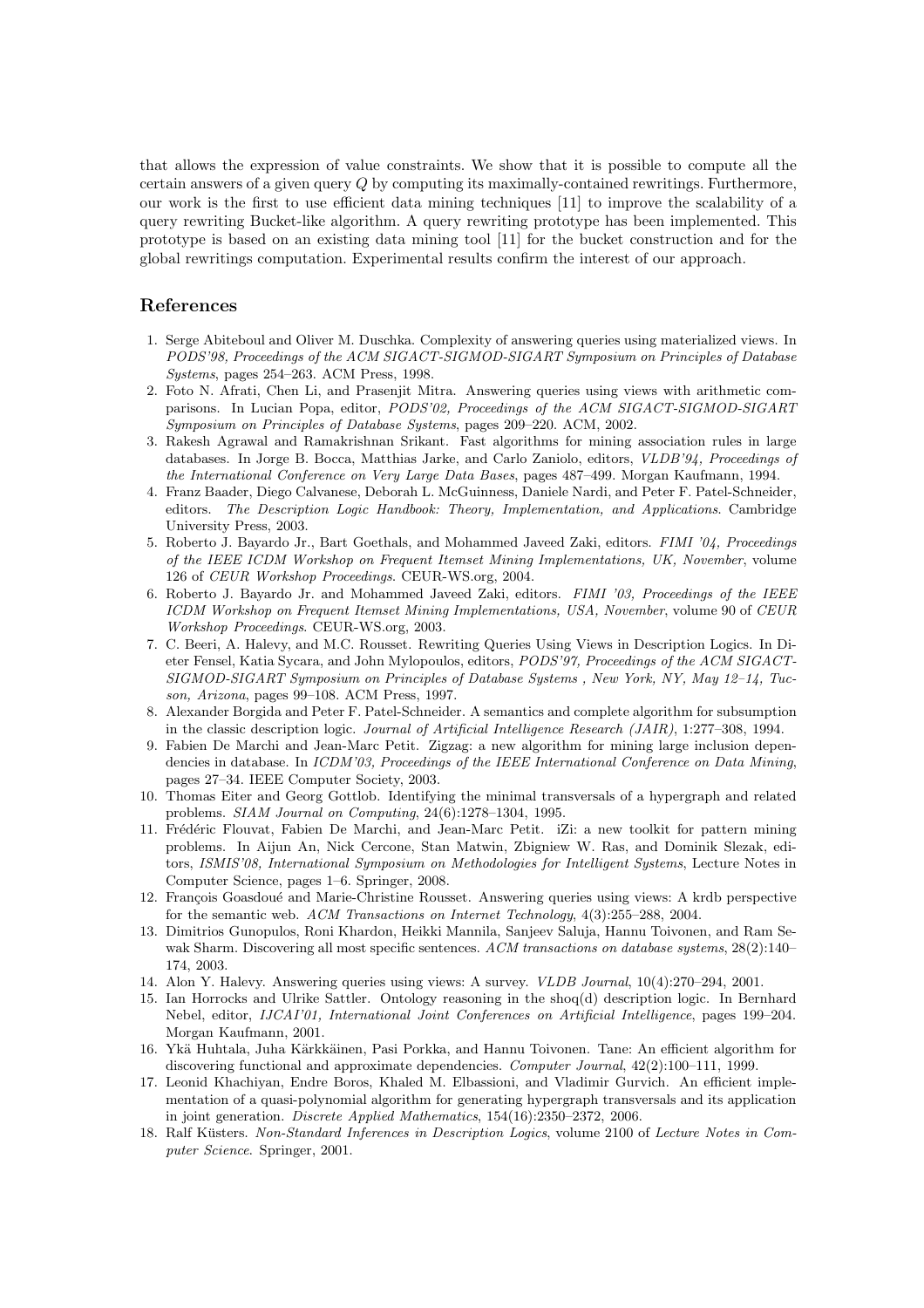- 19. M. Lenzerini. Data integration : A theoretical perspective. In PODS'02, Proceedings of the ACM SIGACT-SIGMOD-SIGART Symposium on Principles of Database Systems, Madison, Wisconsin, 2002.
- 20. Alon Y. Levy, Anand Rajaraman, and Joann J. Ordille. Querying heterogeneous information sources using source descriptions. In T. M. Vijayaraman, Alejandro P. Buchmann, C. Mohan, and Nandlal L. Sarda, editors, VLDB'96, Proceedings of the International Conference on Very Large Data Bases, pages 251–262. Morgan Kaufmann, 1996.
- 21. Heikki Mannila and Hannu Toivonen. Levelwise search and borders of theories in knowledge discovery. Data mining and knowledge discovery, 1(3):241–258, 1997.
- 22. Rachel Pottinger and Alon Y. Halevy. Minicon: A scalable algorithm for answering queries using views. VLDB Journal, 10(2-3):182–198, 2001.
- 23. Andrea Schaerf. Reasoning with individuals in concept languages. Data  $\mathcal C$  Knowledge Engineering, 13(2):141–176, 1994.
- 24. Jeffrey D. Ullman. Information integration using logical views. Theoretical Computer Science, 239(2):189–210, 2000.

## A Subsumption characterization

Normalization rules that allow to transform  $\mathcal{A}\mathcal{L}\mathcal{N}(\mathcal{O}_v)$  concepts into their normal forms are described in the table 2. Letter A denotes an atomic concept. Letters  $E, E_1$  and  $E_2$  denote set of values while  $D$  and  $D'$  specify any kind of concept. To simplify the set of normalization rules, we assume that any description like ( $\geq 0R$ ) or ( $\forall R_C$  .⊤c) or ( $\forall R_V$  .⊤v) is transformed into ⊤c while  $D \sqcap \top_C$  (if D is not a set of values otherwise  $D \sqcap \top_C$  is inconsistent) and  $E \sqcap \top_V$  become respectively D and E. First rules  $(1)$  and  $(2)$  are recursively applied until a saturation point. Next

```
(1) \forall w.D \sqcap \forall w.D' \rightarrow \forall w.(D \sqcap D')(2) E_1 \sqcap E_2 \rightarrow E such that E = E_1 \cap E_2(3) \forall R_v.E \rightarrow \forall R_v.E \sqcap (\leq kR_v), where |E| = k(4) \leq 0R \sqcap \forall R.D \rightarrow \leq 0R(5) A \sqcap \neg A \rightarrow \bot(6) (\geq nR) \sqcap (\leq mR) \rightarrow \perp if n > m(7) (\geq nR) \sqcap (\geq mR) \rightarrow (\geq max(n,m)R)(8) (\leq nR) \sqcap (\leq mR) \rightarrow (\leq min(n,m)R)(9) D \sqcap \bot \rightarrow \bot(10) \forall R \perp \rightarrow 0(11) ∀w.(D ∩ D'\forall w.D \sqcap \forall w.DTable 2. Normalization rules.
```
the rule (3) is applied only once. Rules (4) to (10) are then applied recursively until a saturation point. Finally, the rule (11) is applied recursively until a saturation point.

We present now the proof of the theorem 1.

Proof (Proof of theorem 1).

– completeness (⇒) The proof of the completeness of this theorem is derived from the structural characterization of subsumption in Classic logics [8].

Let C and D be two concept descriptions. Assume that D is in its normal form, i.e.,  $D \equiv$  $\forall w_1.P_1 \sqcap ... \sqcap \forall w_n.P_n$ . Let  $G_C$  be the canonical description graph associated with C and assume that the subsumption algorithm given in [8] returns true with the input D and  $G_C$ , thas is,  $C \subseteq D$ . Therefore,  $G_C$  verifies the conditions stated in [8].

We can construct a concept from the graph  $G_C$ , and then apply rule 11 of table 2 to expand it so there are no nested conjunctions. We get then a description of  $C$  in our expected normal form that verifies the following conditions: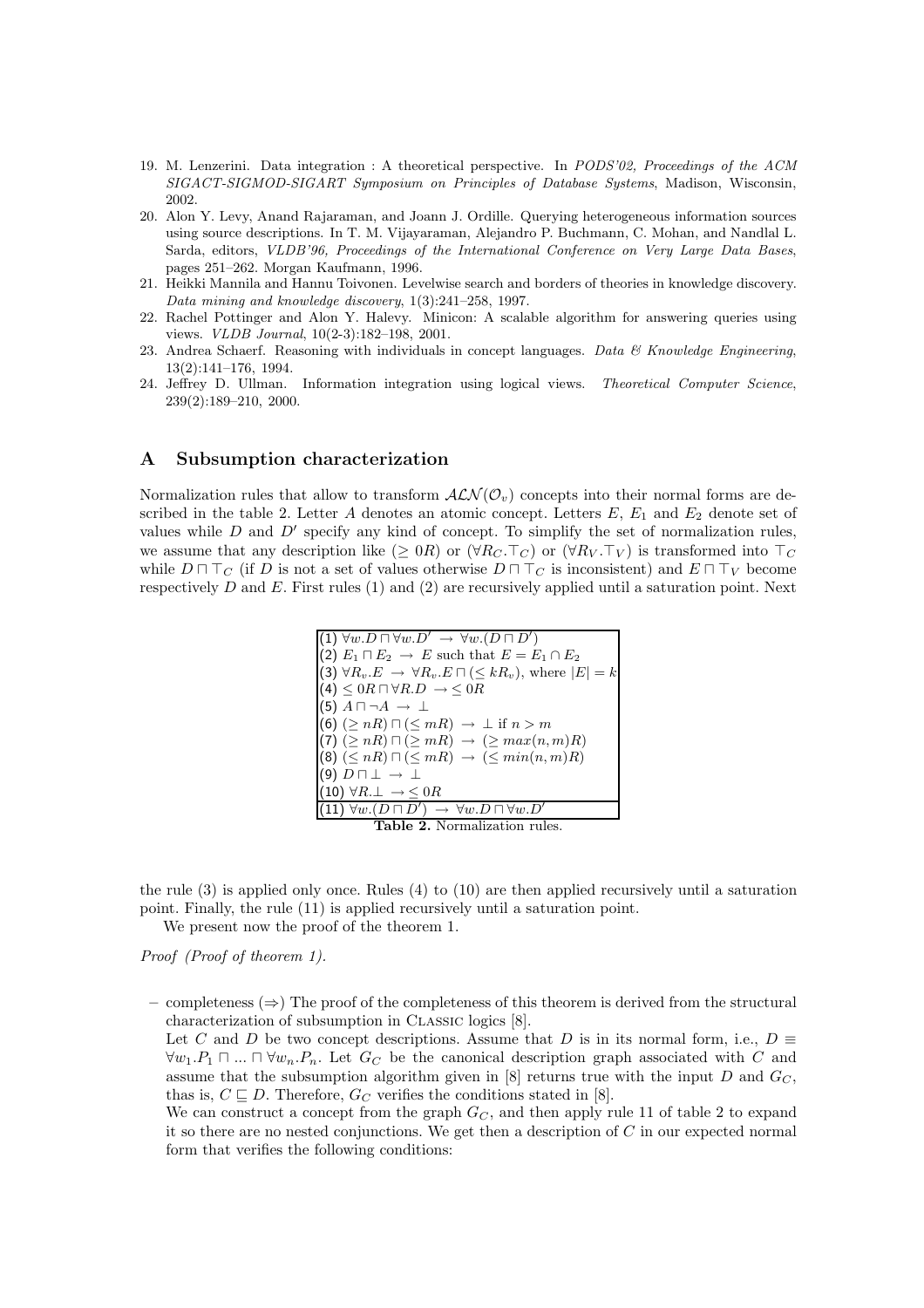either  $C \equiv \perp$  or  $D \equiv \top_C$ , or

- for every  $\forall w.P \in D$ , we have
- (a)  $\forall w.P \in C$  or,
- (b)  $\forall w.E' \in C$  with  $E' \subseteq E$  if  $P = E$  or,
- (c)  $\forall w. (\leq kR) \in C$  with  $k \leq n$  if  $P = \leq nR$  or,
- (d)  $\forall w.R.E \in C$  with  $|E| \leq n$  if  $P = \leq nR$  and  $R \in \mathcal{R}_v$  or,
- (e)  $\forall w. (\geq kR) \in C$  with  $k \geq n$  if  $P = \geq nR$  or,
- (f)  $\forall v. (\leq 0R) \in C$  with vR prefix of w.

These conditions are those stated by theorem 1.

- soundness ( $\Leftarrow$ ) Let C and D be two concept descriptions in their normal form such that  $D \equiv \bigcap_{i=1}^n \forall w_i P_i$ . We have that either condition 1) or conditions 2) of theorem 1 are verified for each  $\forall w_i \ldotp P_i$  in D. We want to show that implies  $C \sqsubseteq D$ .
	- 1) if  $C \equiv \perp$  then the interpretation of C is empty and any description D subsumes it. if  $D \equiv \top_C$  then its interpretation is the set of all *classic* individuals, i.e.  $\delta_C$ . Since any concept in  $\mathcal{ALN}(\mathcal{O}_v)$  is a subset of  $\delta_C$  any concept C is subsumed by  $\top_C$ .
	- 2) otherwise one of the following condition occurs
		- ∗ if  $\forall v_i \perp$  where  $w_i = v_i u$  belongs to C. Hence  $C \sqsubseteq \forall v_i \perp \sqsubseteq \forall v_i \ldots P_i$  and  $C \sqsubseteq \forall w_i \ldotp P_i$ .
		- ∗ if  $P_i = A$  or  $P_i = \neg A$  then  $\forall w_i \ldotp P_i$  is in the description of C and  $C \sqsubseteq \forall w_i \ldotp P_i$ .
		- $*$  if  $P_i = (\leq nR)$  then  $\forall w_i. (\leq kR)$  where  $k \leq n$  is in the description of C and C ⊑  $\forall w_i. (\leq kR) \sqsubseteq \forall w_i.P_i$ , because  $k \leq n$ .
		- $*$  if  $P_i = (\geq nR)$  then  $\forall w_i. (\geq kR)$  where  $k \geq n$  is in the description of C and C ⊑  $\forall w_i. (\geq kR) \sqsubseteq \forall w_i.P_i$ , because  $k \geq n$ .
		- $*$  if  $P_i = E$  then  $\forall w_i.E'$  where  $E' \subseteq E$  is in the description of C and  $C \subseteq \forall w_i.E' \subseteq E$  $\forall w_i.P_i$ , because  $E' \subseteq E$ .

Hence for all  $\forall w_i.P_i$  in D we have  $C \subseteq \forall w_i.P_i$  and  $C \subseteq \sqcap_{i=1}^n \forall w_i.P_i$  and  $C \subseteq D$ 

## B From query answering using views to query rewriting using views

Let us given the proof of lemma 1

Proof (Proof of lemma 1).

Let  $t$  be a certain answer.

Let  $Q \equiv \forall w_1.P_1 \sqcap \ldots \sqcap \forall w_n.P_n$  a query.

Let *I* be a model of *S*, s.t.  $V^{ext} \subseteq V^{\mathcal{I}}, \forall V \in \mathcal{V}$ .

We want to show that if t is a certain answer of  $Q$ , i.e.,  $t \in Q^{\mathcal{I}}$ , then there exists a conjunction C of views from  $\mathcal{V}$  s.t.  $C \sqsubseteq Q$  and  $t \in C^{ext}$ .

According to the definition 1 on certain answers, if t is a certain answer of Q, then  $t \in \mathcal{V}^{ext}$ . There exists then a subset of  $V$  whose the views contains  $t$  in their extension.

Let M be the set of all the views that contains t in their extension. Let  $C_M$ , the conjunction of views in M. Therefore  $t \in C_M^{ext}$ .

It remains to show that  $C_M$  is necessarily subsumed by the query Q. To achieve that, we assume that  $C_M$  is not subsumed by  $Q$  and we show that it is possible to find an interpretation J, model of  $(S, V)$  in which t does not belong to  $Q<sup>J</sup>$ . Therefore t is not a certain answer.

We want to show that  $C_M \sqsubseteq Q$ , i.e., that  $\forall \mathcal{I}$ , model of  $(\mathcal{S}, \mathcal{V})$  s.t.  $V^{ext} \subseteq V^{\mathcal{I}}$  for each view  $V \in \mathcal{V}$ , we have  $C_M^{\mathcal{I}} \subseteq Q^{\mathcal{I}}$ .

Assume that  $C_M \not\sqsubseteq Q$ , then according to theorem 1, there exists  $\forall w_k.P_k \in Q$  s.t.  $C_M \not\sqsubseteq \forall w_k.P_k$ . Consequently, there exists an interpretation K, model of  $(S, V)$  with  $V^{ext} \subseteq V^{\mathcal{K}}$  for each view  $V \in \mathcal{V}$ , s.t.  $C_M^{\mathcal{K}} \nsubseteq \forall w_k P_k^{\mathcal{K}}$ . Therefore there exists x in  $\delta_C^{\mathcal{K}}$  s.t.  $x \in C_M^{\mathcal{K}}$  but s.t.  $x \notin (\forall w_k P_k)^{\mathcal{K}}$ .

If x was t, then t could not be a certain answer. We are then going to define an interpretation J, model of  $(S, V)$  with  $V^{ext} \subseteq V^{\mathcal{J}}$  for each view  $V \in V$ , s.t. there exists  $x = t$  in  $\delta_C^{\mathcal{J}}$  with  $t \in C_M^{\mathcal{J}}$ but s.t.  $t \notin \forall w_k . P_k^{\mathcal{J}}$ .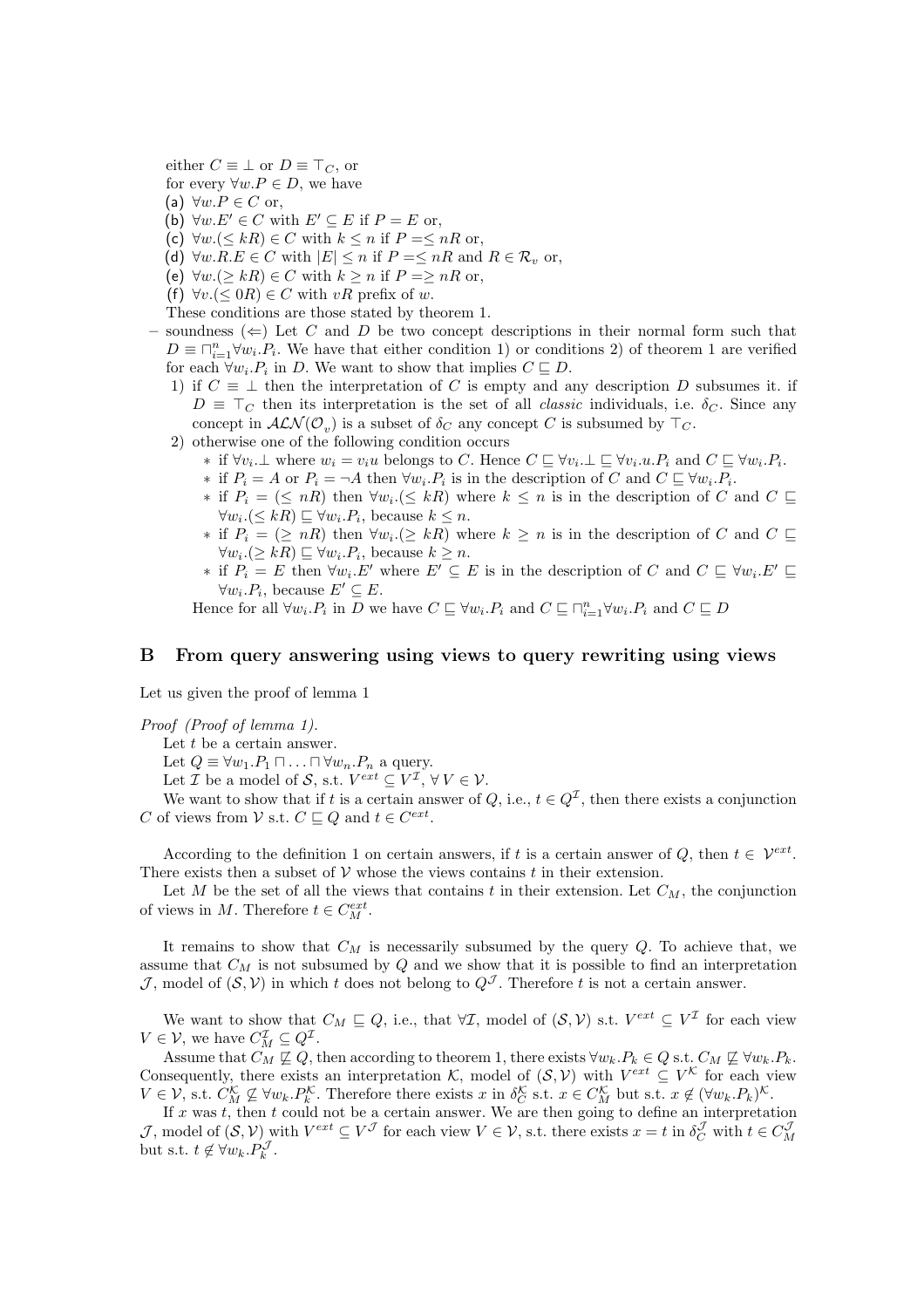Let J an interpretation defined as follow: (i)  $\forall i \in [1, n]$ , we have  $(\forall w_i P_i)$ <sup> $\mathcal{J} = (\forall w_i P_i)$ <sup>K</sup>,</sup> (ii)  $(\forall w_k.P_k)^{\mathcal{J}} = (\forall w_i.P_i)^{\mathcal{K}} - \{t\} \cup \{t'\}$  with  $t'$  a new individual  $(\Delta^{\mathcal{J}} = \Delta^{\mathcal{K}} \cup \{t'\})$  and (iii) every  $(x,t) \in R^{\mathcal{K}}$  is replaced by  $(x,t') \in R^{\mathcal{J}}$  and respectively, every  $(t,y) \in R^{\mathcal{K}}$  is replaced by  $(t', y) \in R^{\mathcal{J}}$ .

Show now that J remains consistent with the view extensions, i.e.,  $V^{ext} \subseteq V^{\mathcal{J}}$  for each view  $V \in \mathcal{V}$ .

For the views in M:

The views V in M are not subsumed by  $\forall w_k \ldotp P_k$  and are s.t.  $t \in V^{\mathcal{K}}$ . Therefore, replacing t by t' in  $\forall w_k \cdot P_k^{\mathcal{J}}$  has no impact over the interpretation of  $V^{\mathcal{J}}$  Moreover, the transformation of K in  $J$  preserves the semantics of every axioms in V thanks to the property (iii) that defines  $J$ .

Therefore, for each view V in M, we have  $V^{\mathcal{J}} = V^{\mathcal{K}}$  and the relationship  $V^{ext} \subseteq V^{\mathcal{J}}$  is verified. For the views in  $\mathcal{V}\backslash M$ :

The views V in  $\mathcal{V}\backslash M$  are s.t.  $t \notin V^{\mathcal{K}}$ . Consequently, the deletion of t in  $\forall w_k P_k^{\mathcal{J}}$  does not modify the interpretation  $V^{\mathcal{J}}$ . Moreover, according to the property (iii) that defines  $\mathcal{J}$ , for each view V in  $\mathcal{V}\setminus M$ , we have  $V^{\mathcal{J}}=V^{\mathcal{K}}$  and the relationship  $V^{ext}\subseteq V^{\mathcal{J}}$  is verified.

Then there exists an interpretation  $\mathcal J$  of  $(S, V)$ , s.t.  $V^{ext} \subseteq V^{\mathcal J}$ ,  $\forall V \in V$ , in which t does not belong to  $Q^{\mathcal{J}}$ . Consequently, t is not a certain answer of Q which contradicts the initial assumption. Therefore we have  $C_M \sqsubseteq Q$ .

Now follows proof of theorem 2.

*Proof (Proof of theorem 2)*. The proof of this theorem lies on the following principle. Each  $Q_i$  is a maximally-contained rewriting of  $Q$ . Thus by definition,  $Q_i$  is subsumed by  $Q$ . Consequently, we have  $Q_i(\mathcal{V}^{ext}) \subseteq Ans(Q, \mathcal{V}^{ext})$  for every  $i \in \{1, ..., n\}$  and  $\cup_{i=1}^n Q_i(\mathcal{V}^{ext}) \subseteq Ans(Q, \mathcal{V}^{ext})$ . It remains to show that the set of certain answers is contained in  $\cup_{i=1}^n Q_i^{ext}$ . Let t be a certain answer, then there exists a conjunction  $Q'$  of views s.t.  $t \in Q'(\mathcal{V}^{ext})$  and  $Q' \sqsubseteq Q$ . Therefore either Q' is maximally-contained in Q and there exists  $i \in \{1, ..., n\}$  s.t.  $Q' \equiv Q_i$ , or there exists  $Q_i \in \{Q_1, \ldots, Q_n\}$  s.t.  $Q' \sqsubseteq Q_i$ . Consequently, we have  $t \in Q_i(\mathcal{V}^{ext})$ .

The proof of lemma 2 lies on lemma 4 below that characterizes the subsumption between two consistent conjunctions of views.

**Lemma 4.** Let V be a terminology in  $ALN(\mathcal{O}_v)$ . Let  $Q_1$  and  $Q_2$  two consistent conjunctions of views in V.

 $Q_1 \sqsubseteq Q_2$  iff  $Q_2$  is made of a subset of views occurring in  $Q_1$ .

Proof (Proof of lemma 4).

( $\Leftarrow$ ) Let  $Q_{i_1}$  and  $Q_{i_2}$  be two conjunctions of views in V. We are going to show that if  $Q_{i_2}$  refers a subset of views in  $Q_{i_1}$  then  $Q_{i_1} \sqsubseteq Q_{i_2}$ .

Assume that  $Q_{i_1} \equiv \overline{V}_1 \sqcap \ldots \sqcap \overline{V}_n$ .

 $Q_{i_2}$  refers only a subset of  $\{V_1, \ldots, V_n\}$ .

Assume that  $Q_{i_2}$  is equivalent to the following expression:  $Q_{i_2} \equiv V_1 \sqcap \ldots \sqcap V_{j-1} \sqcap V_{j+1} \sqcap \ldots \sqcap V_n$ . Therefore, since the used formal framework is  $ALN(\mathcal{O}_v)$ , for all interpretation  $\mathcal{I}$ , we have  $Q_{i_1}^{\mathcal{I}} \subseteq Q_{i_2}^{\mathcal{I}}.$ 

 $(\Rightarrow)$  Let  $Q_{i_1}$  and  $Q_{i_2}$  be two consistent conjunctions of views from V. We are going to show that if  $Q_{i_1} \sqsubseteq Q_{i_2}$  then  $Q_{i_2}$  refers a subset of views occurring in  $Q_{i_1}$ .

Since V is a primitive terminology that is normalized and expanded, each view  $V_{i_j}$  is a conjunction between a concept description  $D_{i_j}$  and a unique atomic concept  $\overline{V_{i_j}}$ .

Assume that  $Q_{i_1} \equiv V_1 \sqcap \ldots \sqcap V_n$ , where  $V_i \in V$  for all  $i \in \{1, ..., n\}$ then  $Q_{i_1} \equiv (D_1 \sqcap \ldots \sqcap D_n) \sqcap (V_1 \sqcap \ldots \sqcap V_n).$ 

Every concept that subsumes  $Q_{i_1}$  must contain in its description a conjunction of views from the set  $\{\overline{V_1}, \ldots, \overline{V_n}\}.$ 

In other words, every concept that subsumes  $Q_{i_1}$  refers a subset of  $\{V_1, \ldots, V_n\}$ .

Since every concept  $\overline{V_i}$  with  $i \in \{1, ..., n\}$ , is an unique atomic concept associated with a single view  $V_i$ , every concept that subsumes  $Q_{i_1}$  refers a subset of  $\{V_1, \ldots, V_n\}$ .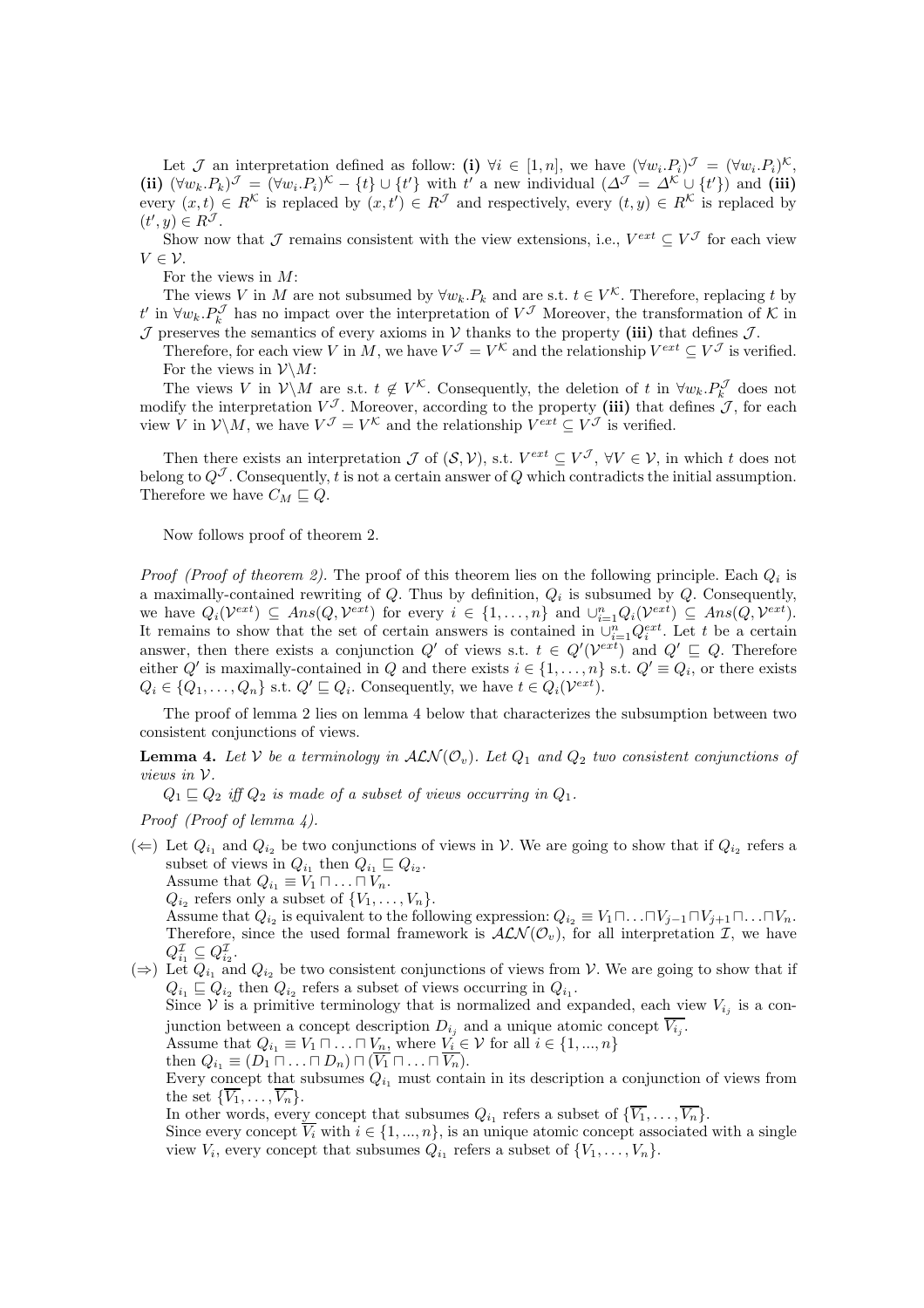Proof of lemma 2 is given below.

Proof (Proof of lemma 2).

 $(\Rightarrow)$  Assume that  $Q' \equiv V_1 \sqcap \ldots \sqcap V_n$  is a maximally-contained and conjunctive rewriting Q in terms of  $\mathcal V$ .

We want to show that for every concept  $Q''$  obtained by removing from  $Q'$  one of its conjuncts  $V_i$ , we have  $Q'' \not\sqsubseteq Q$ .

Assume that  $Q'' \equiv V_1 \sqcap ... \sqcap V_{j-1} \sqcap V_{j+1} \sqcap ... \sqcap V_n$ , obtained by removing from  $Q'$  one view  $V_j$ , with  $j \in \{1, ..., n\}$ , is subsumed by Q (i.e.  $Q'' \sqsubseteq Q$ ). We have also  $Q' \sqsubseteq Q''$ . We are going to show that in this case,  $Q'$  is not maximally contained in  $Q$ .

To achieve that, we show that  $Q''$  is not equivalent to  $Q'$ .

Let  $Q' \equiv V_1 \sqcap ... \sqcap V_n$  and  $Q'' \equiv V_1 \sqcap ... \sqcap V_{j-1} \sqcap V_{j+1} \sqcap ... \sqcap V_n$ . According to the open word assumption,

 $Q'' \equiv (D_1 \sqcap \ldots \sqcap D_{(j-1)} \sqcap D_{(j+1)} \sqcap \ldots \sqcap D_n) \sqcap (A_1 \sqcap \ldots \sqcap A_{(j-1)} \sqcap A_{(j+1)} \sqcap \ldots \sqcap A_n)$  $Q' \equiv (D_1 \sqcap \ldots \sqcap D_{(j-1)} \sqcap D_{(j+1)} \sqcap \ldots \sqcap D_n) \sqcap (A_1 \sqcap \ldots \sqcap A_{(j-1)} \sqcap A_{(j+1)} \sqcap \ldots \sqcap A_n) \sqcap D_i \sqcap A_i.$ Q' and Q'' are not equivalent because  $A_i$  does not subsume  $A_1 \cap \ldots \cap A_{(j-1)} \cap A_{(j+1)} \cap \ldots \cap A_n$ . Indeed  $A_i$  is an atomic concept associated with a single view  $V_i$  that occurs only once in  $Q'$ . Then there exists  $Q''$  s.t.  $Q'' \not\equiv Q'$  and  $Q' \sqsubseteq Q'' \sqsubseteq Q$ . Therefore  $Q'$  cannot be maximallycontained in Q.

 $(\Leftarrow)$  We have to show that

if for all  $Q'' \equiv V_{i_1} \sqcap ... \sqcap V_{i_{n-1}}$ , s.t.  $\{V_{i_1},...,V_{i_{n-1}}\} \subseteq \{V_1,...,V_n\}$ , we have  $Q'' \not\sqsubseteq Q$ , then  $Q' \equiv V_1 \sqcap \dots V_n$  is a maximally-contained rewriting of  $Q$ .

In other words, we have to show that there is no  $Q''$  s.t.  $Q' \sqsubseteq Q''$  and  $Q'' \sqsubseteq Q$  with  $Q' \not\equiv Q''$ . We refer by (\*) the following assumption: for all  $Q'' \equiv V_{i_1} \sqcap \ldots \sqcap V_{i_{n-1}}$ , s.t.  $\{V_{i_1},...,V_{i_{n-1}}\} \subseteq$  $\{V_1, ..., V_n\}$ , we have  $Q'' \not\sqsubseteq Q$ .

According to hypothesis of lemma 2  $Q' \equiv V_1 \sqcap \dots V_n$  is subsumed by  $Q$ .

Assume that  $Q'$  is not a maximally-contained rewriting of Q. Then there exists a conjunction of views  $Q_1$  s.t.  $Q' \sqsubseteq Q_1 \sqsubseteq Q$  et  $Q' \not\equiv Q_1$ .

According to lemma 4,  $Q_1$  subsumes strictly  $Q'$  if  $Q_1$  refers only a strict subset of views occurring in  $Q'$  and in this case,  $Q_1 \not\equiv Q'$ .

Let  $Q' \equiv V_1 \sqcap ... \sqcap V_n$  et  $Q_1 \equiv V_1 \sqcap ... \sqcap V_{j-1} \sqcap V_{j+1} \sqcap ... \sqcap V_n$ .

 $Q_1 \equiv (D_1 \sqcap \ldots \sqcap D_{(j-1)} \sqcap D_{(j+1)} \sqcap \ldots \sqcap D_n) \sqcap (A_1 \sqcap \ldots \sqcap A_{(j-1)} \sqcap A_{(j+1)} \sqcap \ldots \sqcap A_n)$ and  $Q' \equiv (D_1 \sqcap \ldots \sqcap D_{(j-1)} \sqcap D_{(j+1)} \sqcap \ldots \sqcap D_n) \sqcap (A_1 \sqcap \ldots \sqcap A_{(j-1)} \sqcap A_{(j+1)} \sqcap \ldots \sqcap A_n) \sqcap D_i \sqcap A_i.$ and  $A_i$  is an atomic concept.

Therefore there exists  $Q_1$  formed with a subset of  $\{V_1, ..., V_n\}$  and that is subsumed by Q. Then each conjunction of views that uses supersets of views from  $Q_1$  is subsumed by  $Q$ . That contradicts the assumption (\*).

Therefore  $Q'$  is a maximally-contained rewriting of  $Q$ .

## C A Bucket-based algorithm for  $ALN(\mathcal{O}_v)$  mediation system

## C.1 Bucket algorithm for  $ALN(\mathcal{O}_v)$

Now we give proof of lemma 3:

Proof (proof of lemma 3).

We have  $Q' \equiv V_{i_1} \sqcap \ldots \sqcap V_{i_k}$  s.t.  $Q'$  is maximally-contained in  $Q$ . Therefore, according to lemma 2,  $Q'$  is formed of a minimal subset of views s.t.  $Q' \sqsubseteq Q$ .

– If  $P \in \{A, \neg A\}$  then according to theorem 1, one of the views contains  $\forall w.P$ . Since the set  ${V_{i_1}, \ldots V_{i_k}}$  is minimal, one view is sufficient to rewrite  $Q \equiv \forall w.P$  and  $k = 1$ .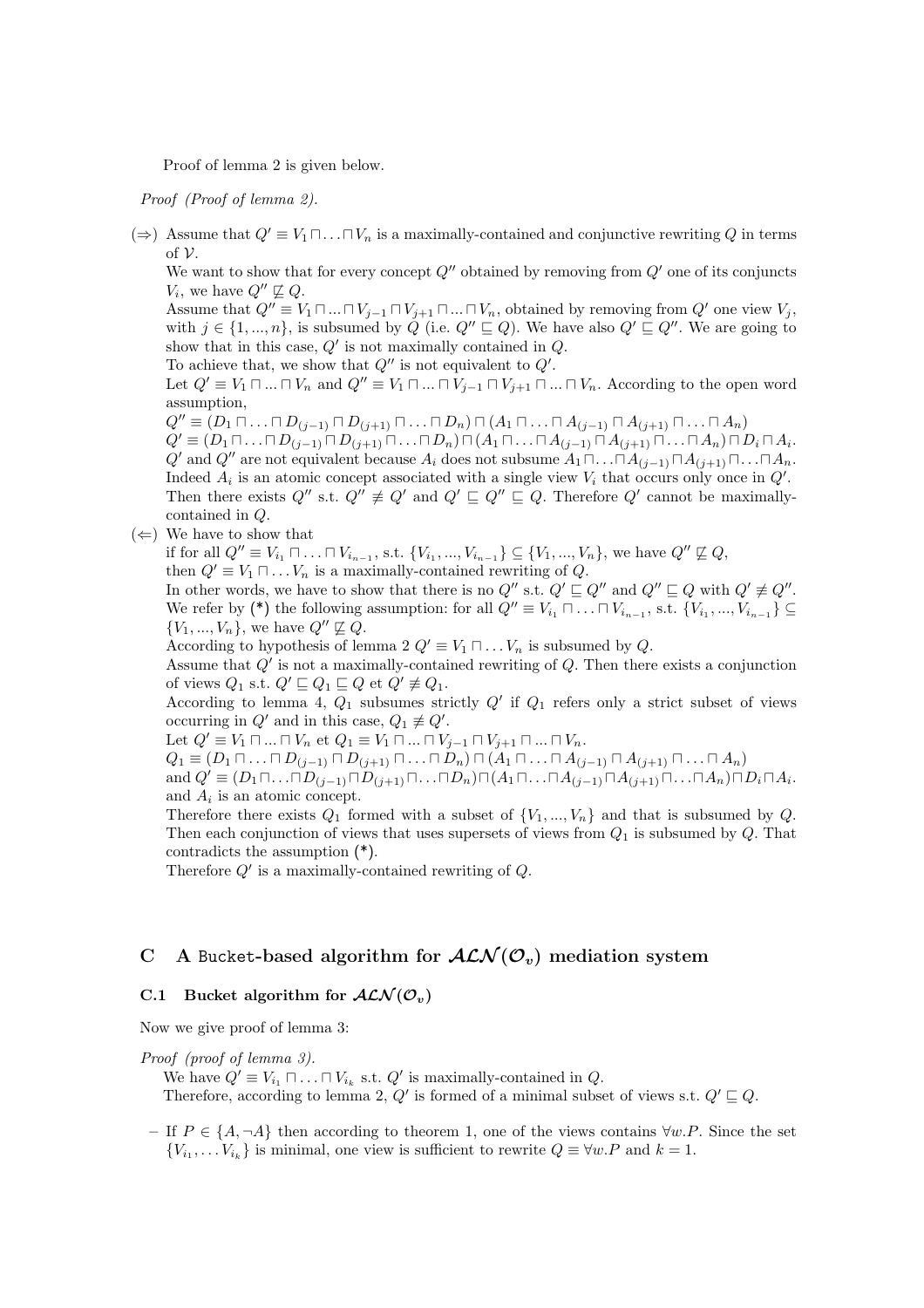- If  $P = (> nr)$  then according to theorem 1, one of the views contains  $\forall w.(> mr)$ , with  $m > n$ . Since the set  $\{V_{i_1}, \ldots V_{i_k}\}$  is minimal, one view is sufficient to rewrite  $Q \equiv \forall w.P$  and  $k = 1$ .
- If  $P = (\leq n r)$ , then according to theorem 1, one of the views contains  $\forall w. (\leq m r)$  with  $m \leq n$ . As above, one view is sufficient to rewrite  $Q \equiv \forall w \cdot P$  and  $k = 1$ .
- If  $P = (\leq n r)$  and  $r \in \mathcal{R}_v$  (\*), according to normalization rules 8) and 9) and theorem 1, we can find  $(k \geq 1)$  views that contain respectively a conjunct  $\forall w.r.E_{i_j}$  s.t.  $\bigcap_{j=1}^k E_{i_j} \subseteq E'$  and  $card(E') \leq n$ .

The worst case occurs when the  $E_{i_j}$ 's have in pairs a single distinct value and, we have to infer  $\forall w. (\leq n r)$ , with  $n = 0$ . If the maximal number of values in the  $E_{i_j}$ 's is l then in worst case,  $(l + 1)$  sets of values are necessary to obtain the empty set. Therefore if  $r \in \mathcal{R}_v$  and  $P = (\leq n r)$ , in the worst case  $(l + 1)$  views are necessary to rewrite  $Q \equiv \forall w . (\leq n r)$  and  $1 \leq k \leq (l+1)$ .

- If  $P = E$ , according to normalization rule 8 and theorem 1,  $k > 1$  views contain respectively a conjunct  $\forall w.E_{i_j}$  such that  $\cap_{j=1}^k E_{i_j} \subseteq E'$  and  $E' \subseteq E$ . The worst case occurs when  $E_{i_j}$  have in pairs a single distinct value, and we have to infer  $\forall w.E$ , with  $E = \emptyset$ . If the maximal number of values in the  $E_{i_j}$ 's is l then  $(l + 1)$  sets of values are necessary to obtain the empty set. Therefore if  $P = \dot{E}$ , in the worst case  $(l + 1)$  views are necessary to rewrite  $Q \equiv \forall w.E$  and  $1 \leq k \leq (l + 1).$
- otherwise, according to theorem 1,  $Q' \subseteq \leq 0 r_1$  with  $r_1$  a prefix of w. In the worst case, the concept  $\leq 0 r_1$  can be derived by a conjunction of  $(p+1)$  views:

$$
V_{i_1} \sqsubseteq \forall r_1.r_2.\ldots r_p.(\leq qr)
$$

 $V_{i_2} \sqsubseteq \forall r_1.r_2.\ldots r_p. (\geq mr), \text{ with } q < m$ 

$$
V_{i_3} \sqsubseteq \forall r_1.r_2.\ldots r_{p-1}.(\geq 1 r_k),
$$

$$
\dots
$$
  

$$
V_{i(p+1)} \sqsubseteq \forall r_1. (\geq 1r_2).
$$

This sequence of concepts has been pointed out in [18]. However we can also obtain a conjunction of views that as  $V_{i_1}$ , is subsumed by  $\forall w'.r_1.r_2.\dots r_p. (\leq q r)$ , if  $r \in \mathcal{R}_v$ , as seen in (\*). Such conjunction of views can take the place of view  $V_{i_1}$  if such view  $V_{i_1}$  does not exist. Therefore, at most  $l + 1 + p + 1$  views are necessary to obtain a rewriting  $Q' \subseteq \leq 0 r_1$ . Hence if  $w \in E(Q')$ , in the worst case,  $(1 \leq k \leq l+p+2)$  views are necessary to obtain a rewriting  $Q' \sqsubseteq \forall w'.(\leq 0 v)$ 

#### C.2 Max-rewritings generation

Proof (Proof of theorem 3).

Let  $Q'$  be a maximally-contained rewriting of  $Q$  built with the elements of the  $Q$ 's buckets and  $T_{Q'}$  the set of views forming  $Q'$ . Assume that  $T'_{Q}$  is not a minimal transversal of  $\mathcal{H}_B$ . Therefore there exists a minimal transversal  $T_{Q''}$  in  $\mathcal{H}_B$  such that  $T_{Q''} \subset T_{Q'}$ . As  $T_{Q''}$  meets every edge in  $E_B$  and thus every bucket of Q, the conjunction Q'' of views from  $T_{Q}$ '' is a rewriting of Q and Q' cannot be a maximally-contained rewriting of Q.

## D Query rewriting algorithm in  $ALN(\mathcal{O}_v)$  using  $iZi$

We give now the proof of property 1.

*Proof.* Let  $X \in \mathcal{L}_{S_1(E,w)}$  s.t.  $P_{S_1(E,w)}(E,X)$  is true. We have to prove that for all  $Y \in \mathcal{L}_{S_1(E,w)}$  s.t.  $Y \subseteq X$ ,  $P_{S_1(E,w)}(E, Y)$  is true. Let  $X = \{E_{i_1}, ..., E_{i_n}\}, Y = \{E_{j_1}, ..., E_{j_k}\}\$ , with  $Y \subseteq X$ As  $P_{S_1(E,w)}(E, X)$  is true,  $\bigcap_{j=1}^n E_{i_j} \nsubseteq E$ . As  $Y \subseteq X$  then  $\bigcap_{j=1}^{n} E_{i_j} \subseteq \bigcap_{q=1}^{k} E_{j_q}$ , and thus  $\bigcap_{j=1}^n E_{i_j} \nsubseteq E$  or equivalently,  $P_{S_1(E,w)}(E,Y)$  is true.